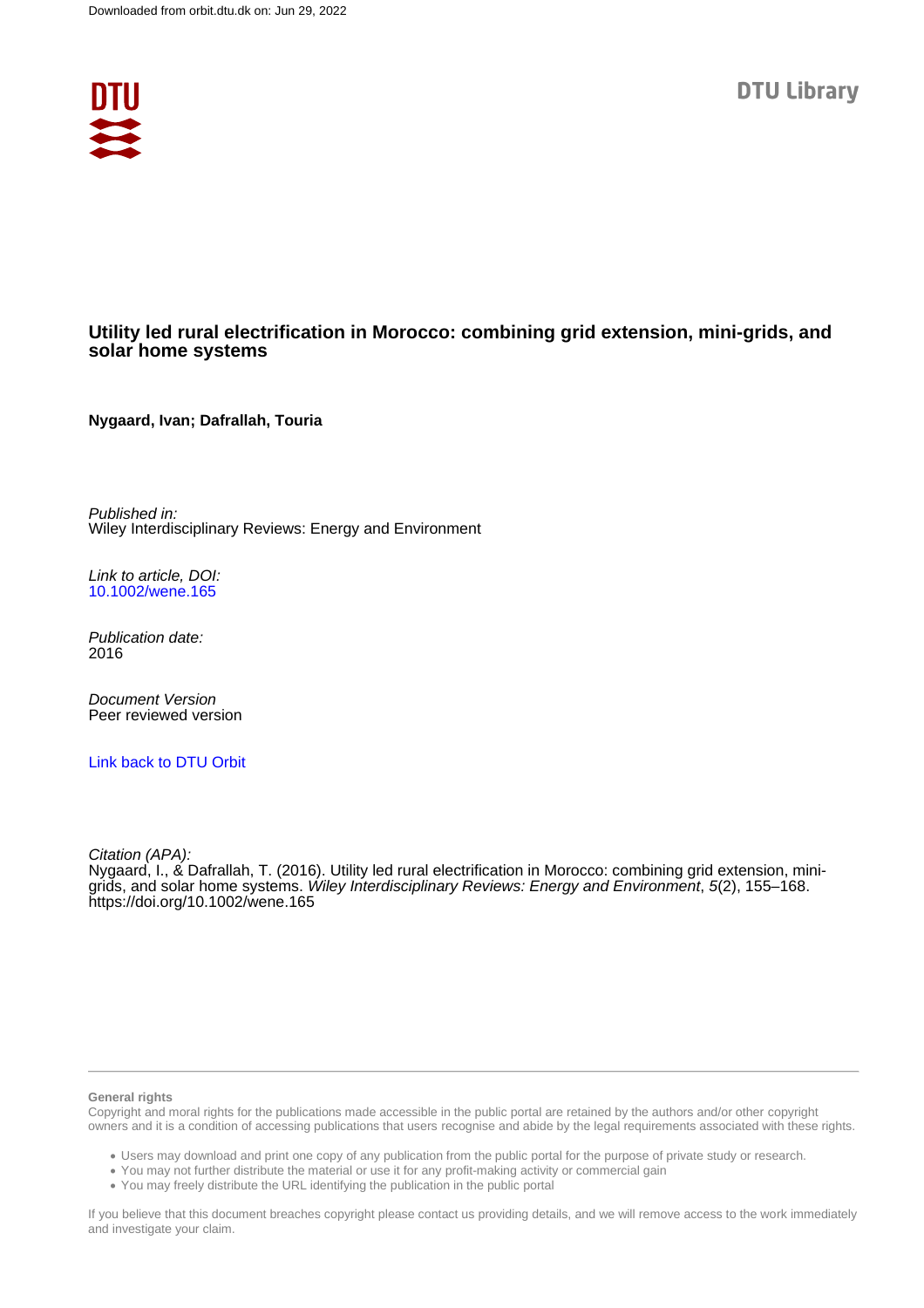# **Utility led rural electrification in Morocco:**

## **Combining grid extension, mini-grids and solar home systems**

by

Ivan Nygaard, UNEP DTU Partnership

Department of Management Engineering, Technical University of Denmark

[ivny@dtu.dk](mailto:ivny@dtu.dk)

Touria Dafrallah, Independent consultant,

[touria.dafrallah@hotmail.com](mailto:touria.dafrallah@hotmail.com)

Post print version of paper published in

Wiley Interdisciplinary Reviews: Energy and Environment, Vol. 5, No. 2, 2016, p. 155–168,

<http://onlinelibrary.wiley.com/doi/10.1002/wene.165/full>

## **ABSTRACT**

Morocco has become known for being an example of a well-performing utility-led rural electrification program, but so far little independent research has scrutinized this extraordinary case. Based on a critical review of the available literature this paper attempts to draw a picture of the evolution of rural electrification in Morocco, the policies and programs that have been implemented, and their institutional, technical and financial dimensions. The review reveals that information available about the success of the programme has almost entirely been provided by the utility ONE, which has strategic and commercial interests in showing its achievements in a favourable light. With this in mind, three main principles are identified as having contributed to the rapid evolution of levels of electrification: i) a clear vision and a continuing political commitment to follow the plan; ii) an institutional framework which brings into action the strength of the utility and of both national and international actors; and iii) a finance model that includes all stakeholders and international financial institutions. However, three factors may have been equally important in achieving these results: i) a level of rural electrification in Morocco that from the outset was far below that in comparable neighbouring countries; ii) a high GDP compared to Sub-Saharan African (SSA) countries; and iii) a high level of urban electrification, which allowed cross-subsidization from urban consumers. So while the Moroccan case is inspiring for SSA countries, we need to be prudent before we relate the rapid increase in electrification to the implementation model alone.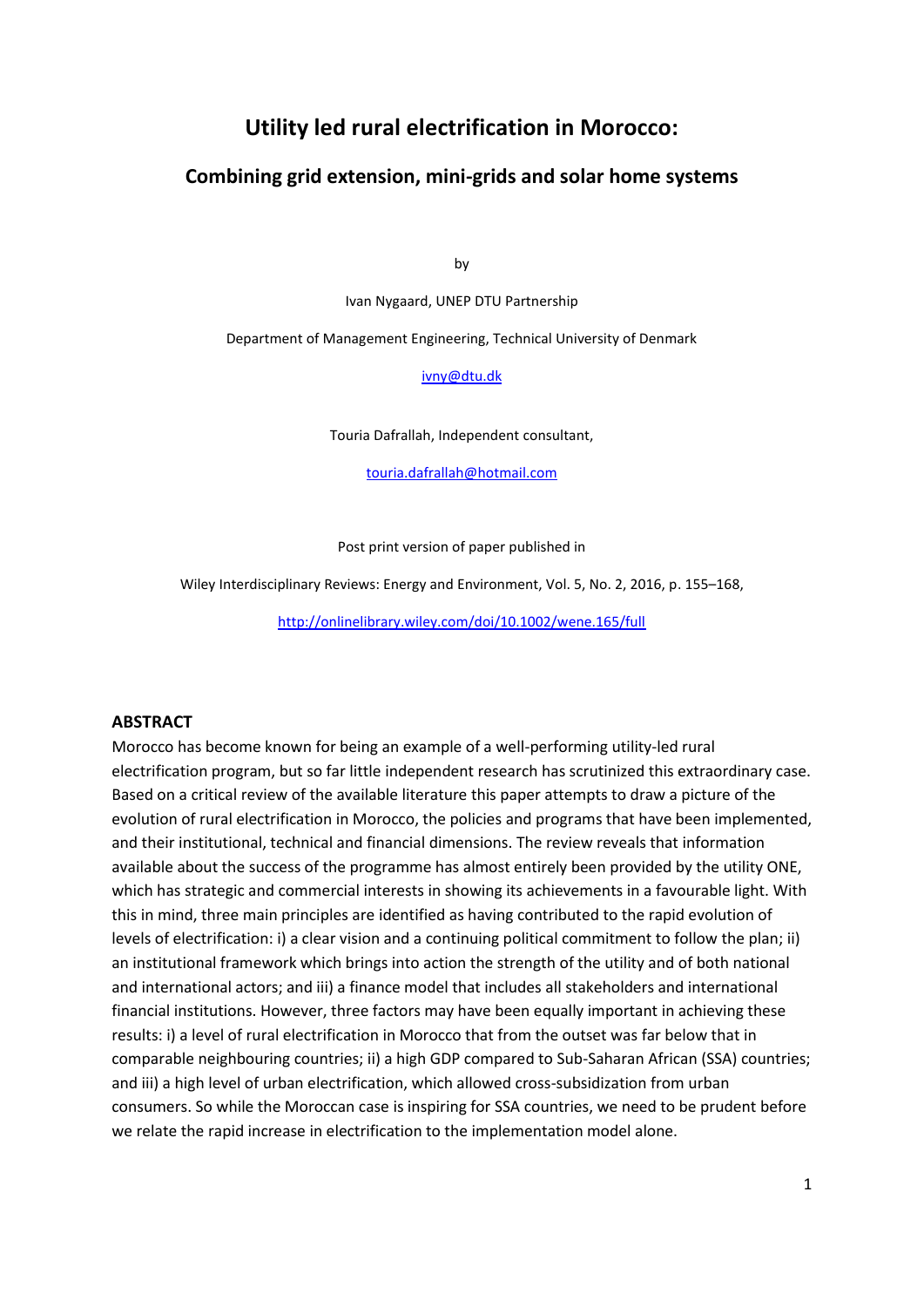#### **1. INTRODUCTION**

Since the beginning of the millennium, rural electrification in Africa has gained an increased interest by national governments and international development organisations. After a period of low international support under the restructuring programmes led by the World Bank in the 1990s, a shift was experienced in the beginning of the millennium indicated by the fact that the World Bank in 2009 recommended that more than US\$10 billion per year should be invested in rural electrification in Africa [1]. In continuation of this trend, in 2012, the UN Sustainable Energy For All (SE4All) initiative sat a goal of universal energy access for all by 2030 with the objective to spur economic growth, and support improvements in education, health and gender equality [2], [3]. Africa is the continent with the lowest electrification rates with only 68 % of urban and 26 % of rural population having access to electricity [4] and therefore at present much focus is on how high rates of electrification can achieved be in Africa.

On the African continent, rural electrification has been organized according to two different models, the rural electrification agency model and the utility model. In most African countries, the result of the privatization of the power sector has been to place the responsibility for rural electrification on new rural electrification agencies [5]–[8]. These new agencies are responsible for implementing rural electrification plans, either through support to private enterprises and local cooperatives in providing electricity to rural dwellers, or through a bidding process in which local and international enterprises bid on contracts to provide electricity to larger regional concession areas [9].

In a few countries, such as Ghana, South Africa, Tunisia and Morocco, governments have not established new agencies. Rather, they have continued with a utility-led model in which the utilities are responsible for rural electrification activities, although influenced by new technical, organizational and financial approaches [5], [10]. While the rural electrification agency model and the utility-led model have often been described as two distinct models, they should rather be seen as constituting the two poles of a continuum, on which variations between the two extremes are situated. The utility-led model, in which the utility is fully responsible for rural electrification, is to be found at one pole of the continuum, while the rural electrification model, with rural communities being responsible for their own electricity supply, may be seen as the other pole. Along the whole continuum the utility is still responsible for rural electrification under various conditions, based on the extension of the existing grid to villages located close to the grid. The major differences appear when it comes to dispersed settlements and the electrification of villages located so far from the grid that individual solutions or mini-grids are the least costly option. Further descriptions of the various models can be found in [5], [11]–[13]

In Morocco the utility has been responsible for the entire rural electrification programme, extending the grid to reach more than 95% of the population. Unusually for an African context, they have also provided electricity to dispersed villages comprising about 10% of the villages. These isolated or dispersed settlements have been supplied by Solar Home Systems (SHS)<sup>1</sup> through a fee-for-service model, which is overseen by the utility, but operated and managed by private service companies through ten-year concession contracts.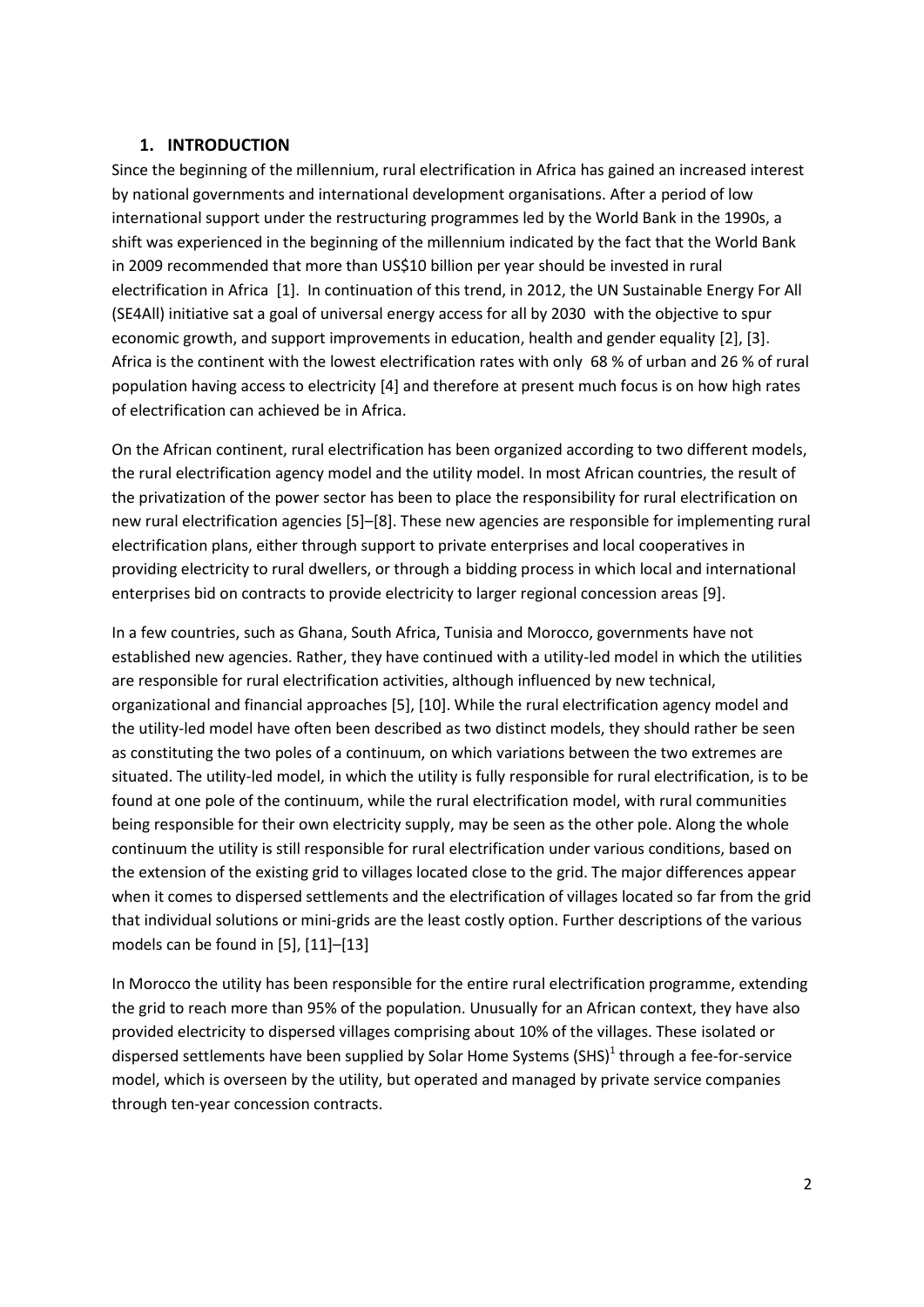Recently, organisational models for rural electrification have been assessed in a number of country studies, mostly in Asia and Latin America. The most comprehensive contributions in this regard are the two books edited by Barnes [14] and Bhattacharyya [15]. Bhattacharyya focuses on experience with and opportunities for supplementing existing grid connection with mini-grids and off grid solutions, while Barnes focuses mainly on different organisational models for grid based electrification. Both works conclude that the organisational model *per se* is less important than other more fundamental issues, such as strong government commitment, strong and dedicated institutions responsible for rural electrification, efficient prioritization to avoid political interference in implementation and sustainable financing schemes, including concessional finance and a significant element of cross-subsidization [16], [17].

Turning to Africa, Massé [5] has made a comparison of the utility-led models in Morocco and Tunisia and the rural electrification agency models in Burkina Faso, Congo and Madagascar, where he concludes that the rural electrification agency model has resulted in 'very modest' achievements compared to the utility-led models in Morocco and Tunisia. Besides this contribution the experience of different electrification models led by rural electrification agencies has increasingly been subjected to research [11], [12], [18], [19] [9], but apart from the case of South Africa [10], [20] and Tunisia [21] limited research has addressed the utility-led models in Africa. In filling this research gap, research into rural electrification in Morocco constitutes an interesting case because it is a utility-led model at one pole of the continuum mentioned above that has achieved a very high rate of electrification, including reaching out to isolated and dispersed villages. Morocco has therefore been selected as an example showing which technical, organizational and economic conditions and measures may support or hinder progress in rural electrification using a utility-led model. Within this overall objective, the paper discusses the policy measures, institutional framework, finance mechanisms and technical approaches that have been implemented to achieve the fastest growth rates in rural electrification on the continent.

The paper is organized as follows. Section two describes the methodology used in the review. Section three presents the program's achievements in statistical terms, while section four provides an overview of the policies and programs that have been implemented for rural electrification. Sections five to seven provide detailed accounts of the institutional, technical and financing aspects of the electrification scheme, while section eight critically discusses the main achievements and challenges before continuing to the last concluding section.

## **2. METHODOLOGY**

The paper provides a review of existing academic and grey literature, information obtained from the national utility, the Office National d'Electricité (ONE), and information from web-based journals. Descriptions of the rural electrification programme in Morocco are mainly those formulated by the main stakeholders themselves in various publications and Powerpoint presentations: by ONE [22]– [35], by Temasol [36]–[38], and by the funders [39]. Unfortunately, only limited independent research on the challenges and impacts of the implementation of PERG has been published so far, and in any case, being financed by AFD (one of the funder's of the program) [40]. Other contributions are site-specific [41], [42] or technical [43], [44]. As a result, to a large extent we have to rely on the 'official' narratives of the main stakeholders. Therefore the review has been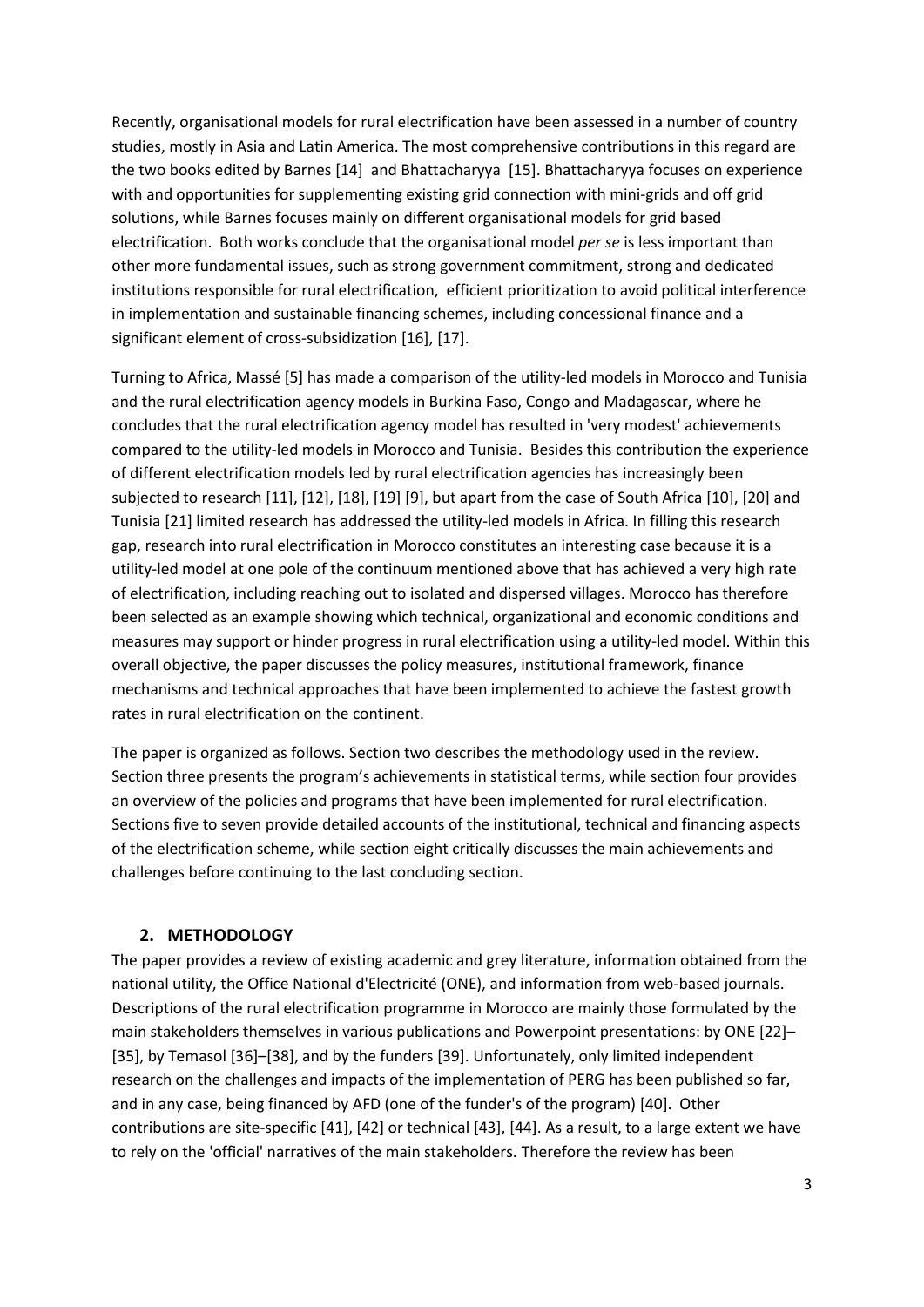supplemented by information acquired through informal talks with various stakeholders at the ministerial level, as well as with the co-author's experience gained through her employment in the Moroccan Ministry of Energy and Mines from 1993 to 2005. This 'local' knowledge has to some extent made it possible to triangulate the sources used in the review.

## **3. EVOLUTION OF RURAL ELECTRIFICATION IN MOROCCO**

The rural electrification (RE) rate in Morocco has improved significantly since the middle of the 1990, when the first phase of the Global Rural Electrification Programme<sup>2</sup> (PERG) was implemented. The rural electrification rate increased from 18% in 1995 to 88% ten years later (2006) and reached 98.5% in 2013. This achievement was the result of a shift in institutional, financial and technical approaches to rural electrification, which was initiated with PERG and gradually modified according to need. Overall, centralized electrification was adopted as the main means of increasing access to electricity, while decentralized rural electrification using mainly solar energy was provided to unserved villages with scattered and/or low electricity demand and generally located in remote or uneasily accessible zones. The vast majority, 37,099 villages, have been connected to the grid (2,027,120 households), with a smaller but still significant figure of 3,663 villages being equipped by Solar Home Systems (SHS) (51,559 households).<sup>3</sup> The evolution of electricity access beneficiaries (villages/households) and the RE rate since the implementation of PERG are presented in Table 1.

| Year | No. of villages |       | No. of households |       | <b>RE</b> |
|------|-----------------|-------|-------------------|-------|-----------|
|      | Grid            | Solar | Grid              | Solar | Rate      |
| 1995 |                 |       |                   |       | 18        |
| 1996 | 557             |       | 72133             |       | 22        |
| 1997 | 1601            |       | 180426            |       | 27        |
| 1998 | 2644            | 87    | 286899            | 1500  | 32        |
| 1999 | 4294            | 135   | 440499            | 1885  | 39        |
| 2000 | 6009            | 237   | 592082            | 2861  | 45        |
| 2001 | 7769            | 317   | 703312            | 4169  | 50        |
| 2002 | 9725            | 365   | 823510            | 5387  | 55        |
| 2003 | 12289           | 946   | 979489            | 10457 | 62        |
| 2004 | 15899           | 1309  | 1158175           | 18779 | 72        |
| 2005 | 20738           | 1894  | 1391843           | 28312 | 81        |
| 2006 | 24833           | 2504  | 1560982           | 37489 | 88        |
| 2007 | 28476           | 3163  | 1772241           | 44719 | 93        |
| 2008 | 30766           | 3653  | 1815047           | 51509 | 95.4      |
| 2009 | 32007           | 3663  | 1866443           | 51559 | 96.5      |
| 2010 | 33150           | 3663  | 1906291           | 51559 | 96.8      |
| 2011 | 34070           | 3663  | 1938747           | 51559 | 97.0      |
| 2012 | 35600           | 3663  | 1985709           | 51559 | 97.9      |
| 2013 | 37099           | 3663  | 2027120           | 51559 | 98.5      |

| Table 1: Evolution of Rural Electrification: Grid and Solar Electrified Villages (1995-2013) |  |  |  |
|----------------------------------------------------------------------------------------------|--|--|--|
|                                                                                              |  |  |  |

**Source: ONE website as of Dec 25, 2011 and June 10, 201[4 http://www.one.org.ma/](http://www.one.org.ma/)**

This increase in Morocco's rate of electrification should be seen in the context of a very low initial electrification rate compared to those of other Maghreb countries. While in 1990 the electrification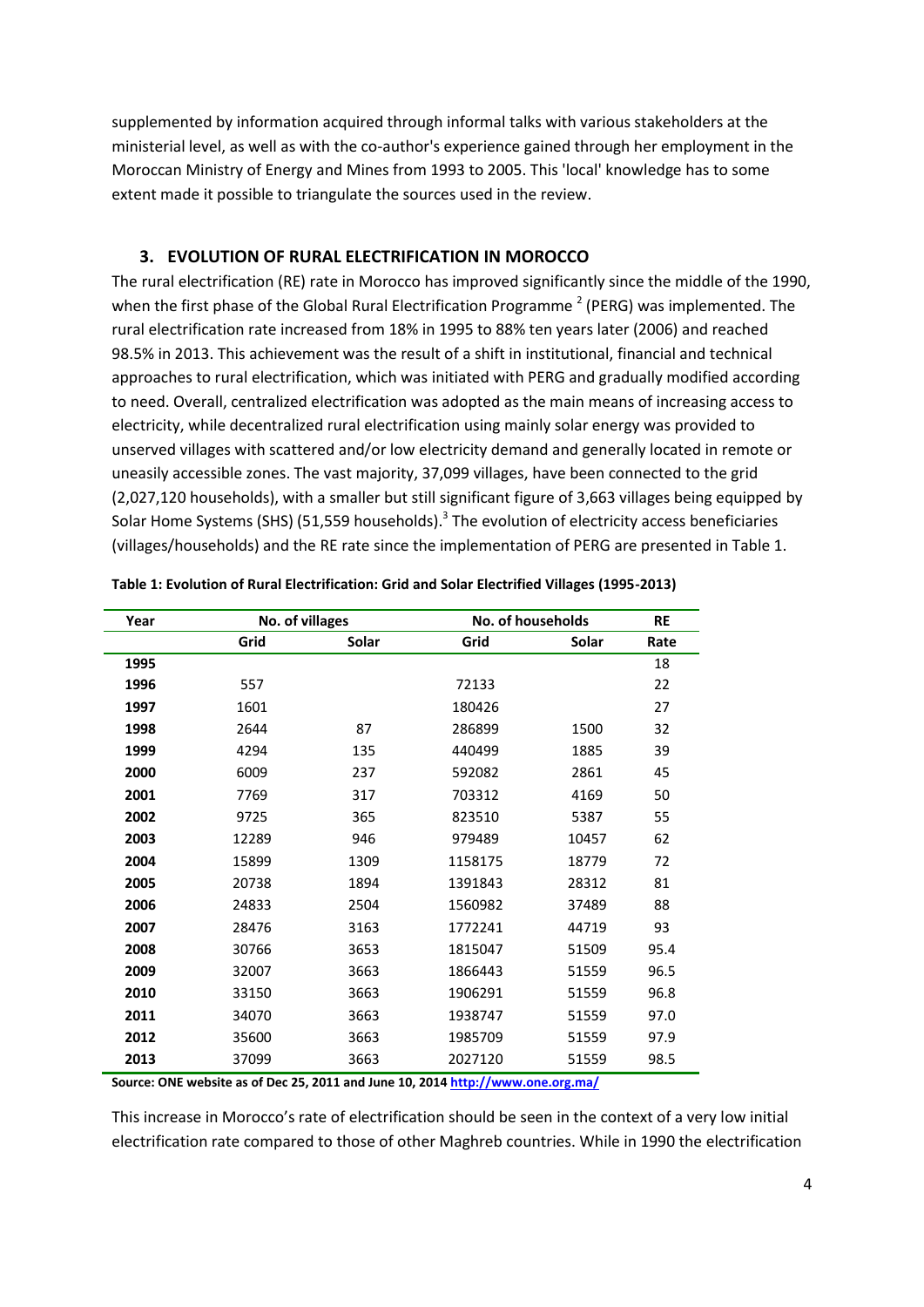rate in Morocco was about 14%, it was about 70 % in Tunisia, 80% in Algeria and 84% in Egypt [45]. Also, some years earlier Tunisia experienced a similar impressive increase in electrification rates (from 6 % in 1975 to 88 % in 2000) with an utility led approach [21]. Still the development in Morocco is outstanding compared to most other countries on the African continent. The next section will describe in more detail the policy context that has shaped this evolution.

## **4. POLICIES AND PROGRAMS**

Prior to the PERG, rural electrification in Morocco was implemented through two succeeding phases of the National Programme for Rural Electrification (PNER I: 1982-1986 and PNER II: 1991-2000).<sup>4</sup> PNER I was funded 50% by the government and 50% by local authorities, achieving the electrification of some 287 villages comprising 80,000 rural households. In 1995, four years after its start, PNER II had only electrified 232 villages, mainly because the principle of 100% funding by rural municipalities resulted in a very slow pace [23], [35], [46].

Given this situation, and inspired by several decentralized rural electrification initiatives carried out by various actors, including the Renewable Energy Agency (CDER) and the general directorate for local authorities,<sup>5</sup> in 1996 the government decided to launch a new approach to rural electrification as part of an ambitious national program, the Global Rural Electrification Programme (PERG) [23].

According to some authors [22]–[24], the overall objective of the PERG was the promotion and facilitation of social and economic development, as well as rural empowerment. This reflects the fact that the PERG was launched at a time when, in line with most development actors, the Moroccan government saw rural infrastructure as important in enabling rural development. In this context, rural electrification had a high priority along with the construction of the rural road network (the PNRR program) $^6$  and rural water supply (the PAGER program).<sup>7</sup>

PERG was based on lessons learned from the previous PNER, which did not progress as planned, due to the shortage of financial resources of local communes. Consequently, ring-fenced funds for rural electrification were set up with contributions from the utility and a levy on electricity sales to alleviate the communes' financial burden for rural electrification.

The promotion of a sense of local ownership of the RE programme was a central element in the PERG approach. This was ensured by means of upfront payments for the consumers, but as we shall see later, the participatory approach also covered planning, decision-making and implementation.

A clear objective and period of implementation were set up for PERG, given the rural populations' high demand for rural electrification and the support of the local authorities. PERG was launched with the objective of achieving a rural electrification rate of 80% by 2010, with a total investment of 15 billion Dh and a yearly average of 1000 villages (100,000 households) to be electrified [23]. This objective was changed midway to a more ambitious rural electrification target of 98% by 2007, because progress proved to be faster than first envisaged [28].

PERG was technology-neutral and based on a least-cost approach. Individual solar SHS were selected in cases where grid connection was not competitive due to the length of the transmission lines required. PERG's cost-efficiency principles also include efficient design and construction for the grid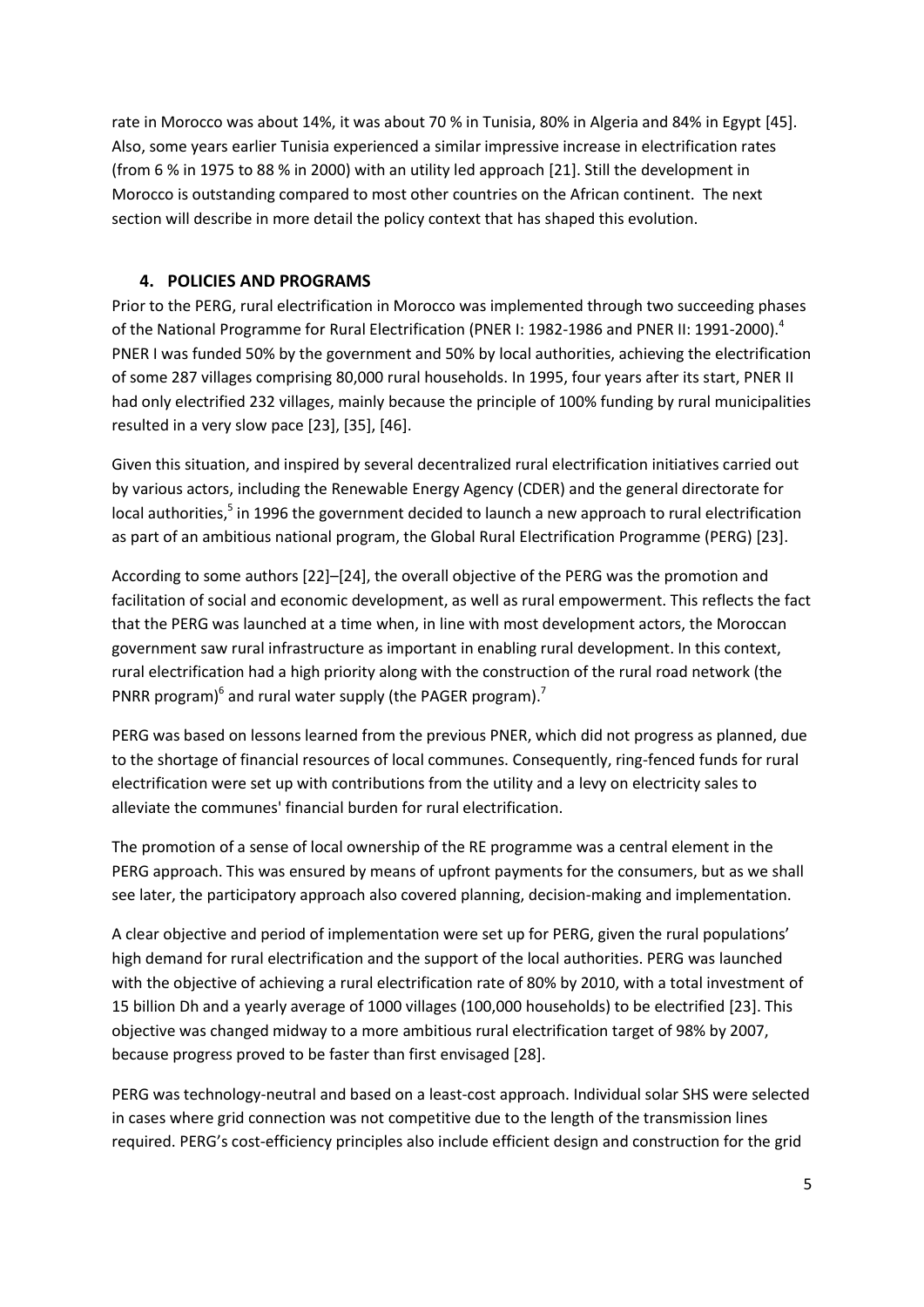extension (lowering the height of telegraph poles, placing transformers at the tops of poles etc.), as well as good knowledge of the targeted villages (location, distance to the grid, electricity demand, etc.) [23].

In 2006, when the major implementation of the plan had been achieved, ONE initiated a programme (PVER)<sup>8</sup> focusing on socio-economic development in rural areas. PVER focused on the creation and promotion of income-generating activities around the rural electricity grid and on integration into national and regional development projects using electricity for irrigation, cooling and rural tourism. The programme also promoted the use of community services using electricity and tried to ensure that poorer households also acquired access to electricity [34], [47], [48].

The PVER programme was given a high profile, and ONE established a new dedicated office to elaborate and manage the programme at the national level, while the regional or other decentralized offices of the utility managed the programme at the local level in collaboration with regional partners. Local partners included NGOs involved in rural development, micro-finance institutions, universities, financial institutions, local municipalities, international organizations, national and regional development agencies and the ministries in charge of agriculture, tourism, handicrafts, etc. [34], [47].

## **5. INSTITUTIONAL FRAMEWORK**

The main outcome of the power sector reforms in Morocco was the privatization of national power production and power distribution in the major cities. In contrast to many SSA countries, reform of the power sector in Morocco did not lead to the creation of a rural electrification agency. Instead, full responsibility for implementing the PERG (covering both grid- and off-grid rural electrification) was left with the state-owned utility, ONE. The reason for choosing this 'utility model' seems to have been the limited success of rural electrification in the 1970s and 1980s, during which the local authorities were fully responsible for financing rural electrification [23].

ONE is an integrated power company, a national transmission and system operator, a distribution company (especially in rural areas) and a 'single buyer' of electricity. It has a 51% market share in final power supply, while municipal and private distribution companies supply the rest.

To coordinate PERG, ONE set up a new, dedicated rural electrification department (directorate) that over time consisted of around hundred staff with experience of the power sector. The directorate was responsible for overall electricity planning, identification of villages, mobilizing villagers, supervision, quality control, Geographic Information Systems (GIS), etc. [23].

It should be emphasized that implementation of PERG is based on a participatory approach, with a significant role being given to local municipalities in terms of approval of zones, identification of households and more generally providing access to local information [23].

Since the launching of PERG, ONE has adopted the principle of the cost efficiency of rural electrification based on competition between private companies. Around sixty enterprises participated in PERG, being responsible for constructions, specific studies and development plans.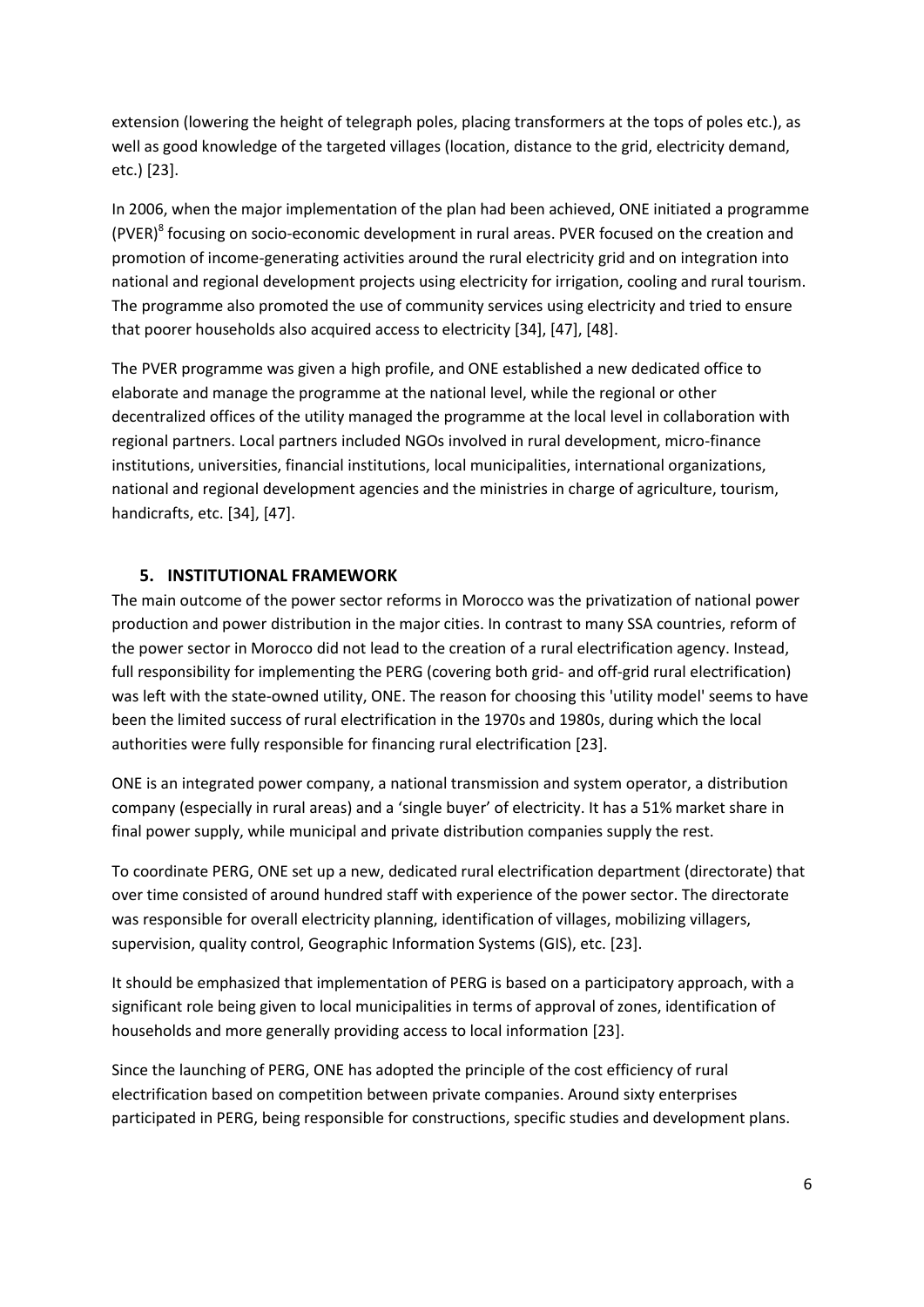## **Decentralized rural electrification**

Off-grid electrification is an alternative option included in the PERG, being targeted at remote villages and dispersed settlements with expensive grid connections. SHS were the main option considered for PERG on grounds of technical and economic feasibility, convenience in use and the high levels of solar radiation throughout the county.

In 1996, when PERG was launched, 150,000 households were identified as having high costs for ongrid electrification. This represented around 10% of households in rural areas and led to Morocco becoming one of the world's most important solar-based electrification schemes at the time [35].

This was a huge challenge for ONE and, based on experience from a pilot project for off-grid electrification, PPER,<sup>9</sup> a main concern was the long-term maintenance of the systems. In order to speed up the process, to ensure a sustainable electricity service and to integrate existing technical and organizational knowledge, ONE decided to outsource the off-grid component to private-sector actors [35]. An international bidding process was established to select enterprises for ten-year concessions, and a first contract to supply 16,000 households with electricity was signed between Temasol $^{10}$  and ONE in 2002 [39].

The concession contract set up the conditions for a fee-for-service model, according to which Temasol should install and maintain the installations for a period of ten years. The consumers pay a connection fee, as well as a monthly fee that depends on the size and the year of installation, as further explained in section seven.

In the applied public–private partnership model, the private service provider is in charge of:

- Marketing: identifying potential clients and generating demand.
- Contracting: signing subscription contracts with the consumer on behalf of ONE.
- Installation: buying and installing all PV system components. Installation should be done within fifteen days of the contract with the consumer being signed.
- Maintenance: delivering free of charge after-sale service and renewals during the ten-year warranty period. This includes a clause providing technical assistance within 48 hours of problems arising.
- Revenue collection: collection of the connection fee and the monthly fee during the ten-year concession period.
- Environmental control: maintenance includes changing batteries and recycling used batteries [35], [36].

ONE remains the owner of all installations, and formally the consumer is a customer of the utility. The utility also certifies the PV systems to be installed and conducts quality control of their performance [35], [36], [39].

The local communes are also important partners in the process. Based on the overall planning described below, agreements are signed between ONE and the local communes, making it clear which rural villages (*douars*) are eligible for grid-connected electricity and for individual solutions. It is expected that the rural municipalities will also help in providing a conducive environment for the agents from the service provider to promote the SHS [40].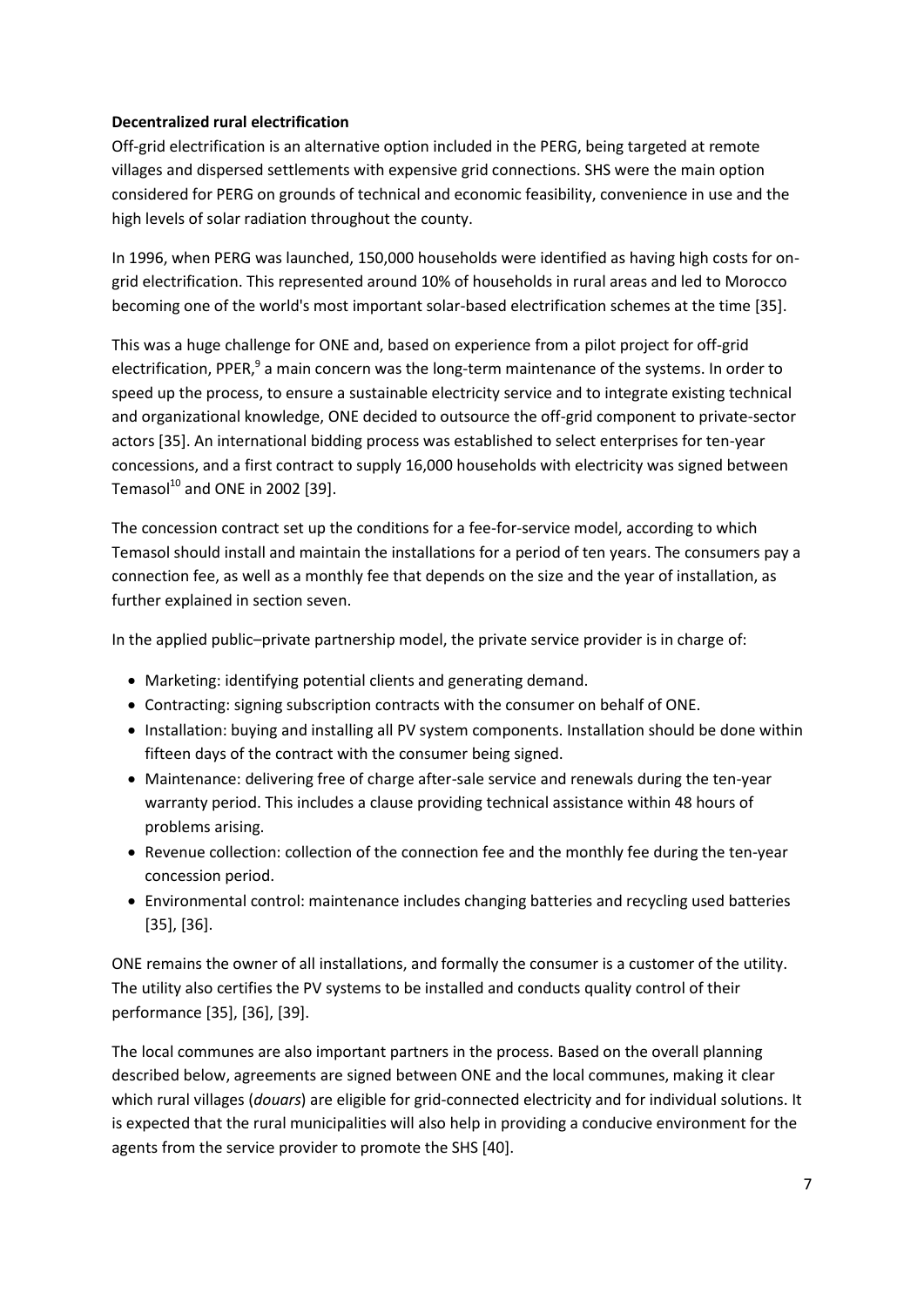Temasol operates through fourteen local branches and employs a total of 78 people [36]. While sales, installation and maintenance are the responsibility of staff at the local branches, Temasol has applied an organizational model, with a high level of control by the headquarters in Rabat. The employees of the local branches attend the weekly local markets to market the SHS, signing contracts with clients and requesting the SHS from headquarters. Systems are sent to the local branch and installed by the staff there, who also inform and train the client in the use of the system. With regard to maintenance, each branch receives from headquarters a list of customers to visit and fees to be collected, and they also receive the necessary spare parts, such as bulbs, batteries and controllers [40].

Besides Temasol, four other concessionaires were involved in providing SHS in Morocco, and although the operation of these concessions is not described in the literature, in theory they followed the same implementation modalities as Temasol. In 2005, according to [49] and confirmed by [26]–[28] concession contracts were signed for 105,000 SHS out of the 150,000 SHS envisaged when PERG was launched back in 1997. The concessions were acquired by different local branches of international companies, as shown in Table 2. Temasol was responsible in total for 59,000 installations, Isofoton for 34,000, Sunlight Power Maroc for 8,000 and Apex BP Solar for 4,000.

| PERG project number | Company                     | <b>SHS</b> |
|---------------------|-----------------------------|------------|
| Project no. 1       | Temasol                     | 16,000     |
| Project no. 2       | <b>Sunlight Power Maroc</b> | 8,000      |
|                     | Apex BP Solar               | 4,000      |
| Project no. 3       | Temasol                     | 37,000     |
| Project no. 4       | <b>Isofoton</b>             | 34,000     |
|                     | Temasol                     | 6,000      |
| Total concessions   |                             | 105,000    |
| <b>Source: [49]</b> |                             |            |

#### **Table2. Concessions for SHS**

As already shown in section three, a total of 51,559 systems were actually installed by 2013. This constitutes about 32% of what was first planned and only about 50% of the targets in the concessions. Temasol apparently had 23,000 systems functioning in 2011 out of a total of 26,000 systems installed [36], , while Isofoton had installed about 13,000 systems by 2011 [50]. No official statistical information has been available on how many kits were installed by each of the concessionaires.

#### **6. TECHNICAL AND PLANNING ASPECTS**

Rural electrification has been carried out using an integrated approach, including grid and off-grid options, under a single global program, namely PERG, to ensure fairness in terms of advantages for the beneficiary and coherence in the electrification process. The assessment of needs in relation to rural electrification was undertaken throughout the country at the start of PERG using a survey campaign that aimed to cover 36,000 villages. The utility technicians visited the villages to enquire about their geographical locations and delineations, populations, number of households and businesses, electricity needs, existing and necessary infrastructures, existing social amenities, etc. [24].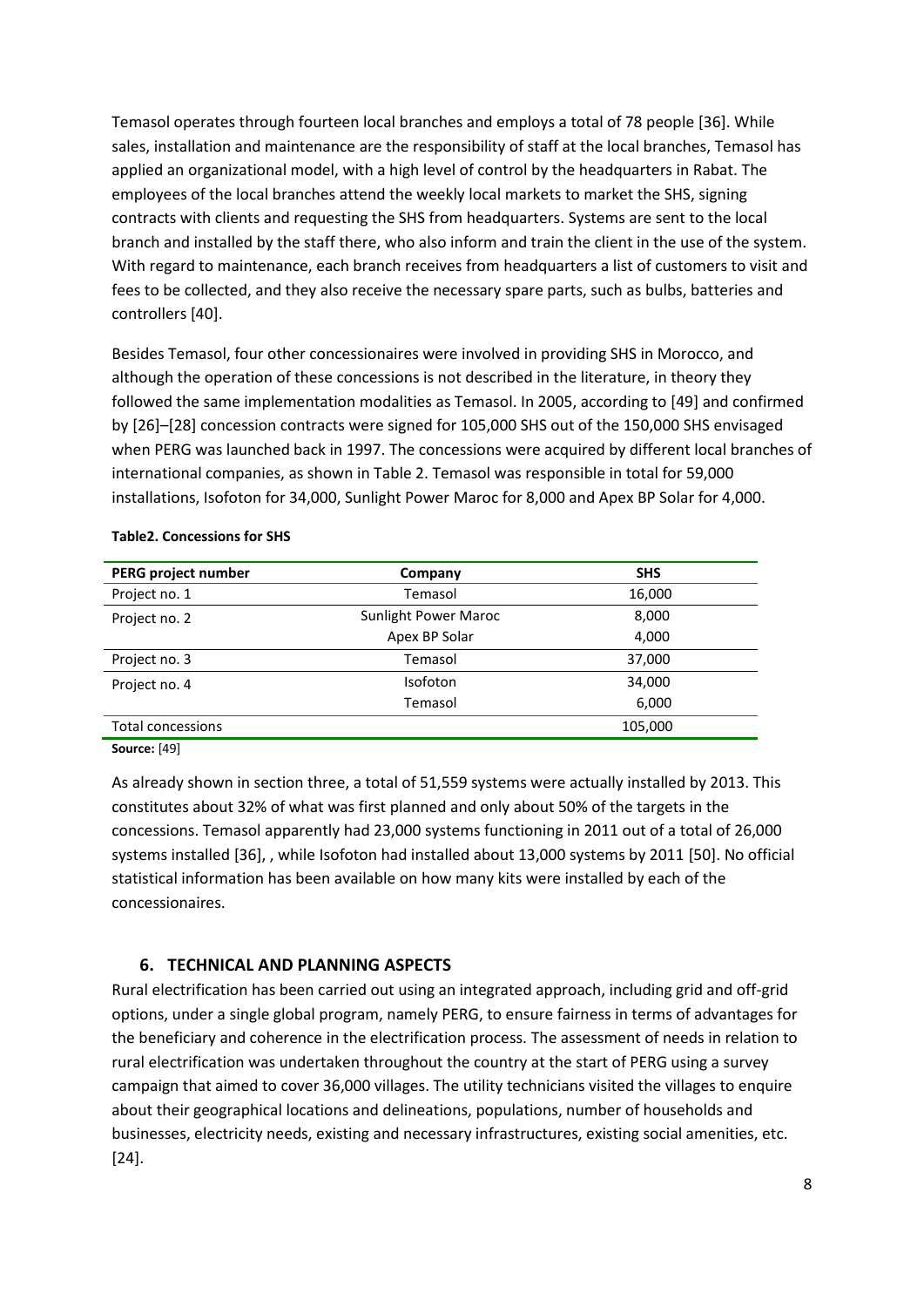In order to manage the large amount of collected information on rural households and villages, as well as economic, social and electricity infrastructures, the utility used a Geographical Information System (GIS). The GIS was utilized for the rural electrification planning and costing, the spatial positioning of the villages throughout the country and in evaluating progress with PERG [35]. Grid extensions were first planned based on the principle of spatial optimization, the objective being to maximize village connections within the overall budget. As this approach resulted in unequal regional coverage, provisions to ensure a regional spread were later included in the grid optimization.

With the objective of reducing costs, new concepts and new technical solutions were introduced in PERG. One example was to lower the height of the low voltage (LV) poles from 10.5 to 9m, and later to 8m. This led to cost reductions of 20%. Another example was to place the transformers at the top of the poles, which led to more than 35% of cost reductions for transformers [23].

The programme was based on the principle of least-cost optimization, which implied that areas included in the electrification scheme were selected according to the lowest grid extension cost. In the first phase, only households with extension costs lower than 10,000 Dh/household (around € 890)<sup>11</sup> were included. This limit was later changed to 14,000 Dh (2002) and again to 20,000 Dh (2004), ending up at 27,000 Dh/household (€ 2,400) in the last phase starting in 2006. Customers for whom grid extension costs exceeded 27000 Dh were 'left with' individual solar home systems or mini-grids [35].

While different options for electricity supply to local mini-grids, such as PV, micro-hydro, wind mills, diesel engines and hybrid systems, could in principle be included under the decentralized rural electrification program, in practice the vast majority turned out to be individual SHS. By 2006, only two villages had been equipped with a wind-diesel system, two were being powered by micro-hydro and twelve were being supplied by diesel generators [35], while by 2009 the villages connected to micro-hydro had increased to 63 [51].

For individual consumers in villages and dispersed settlements, three technical options were offered:

- $\bullet$  50 W<sub>p</sub> PV capacity: to fulfil the domestic lighting needs of the household.
- 75  $W_p$  and 100  $W_p$  PV capacity: to meet lighting and audio-visual needs.
- $\bullet$  200 W<sub>p</sub> PV capacity: in addition to lighting and audio-visual, this capacity provides a refrigeration service.

Besides being a least-cost option, SHSs also avoid use of fossil fuels, thus reducing greenhouse gas emissions. In 1995 the SHS programme was therefore proposed for funding under the Clean Development Mechanism and was registered as one of the first programmatic CDM projects [31], [52].

#### **7. FINANCIAL ASPECTS**

The general financial model for rural electrification in Morocco is based on the sharing of responsibilities between the consumers, the municipalities and the utility [23], [51].

The consumer has two options: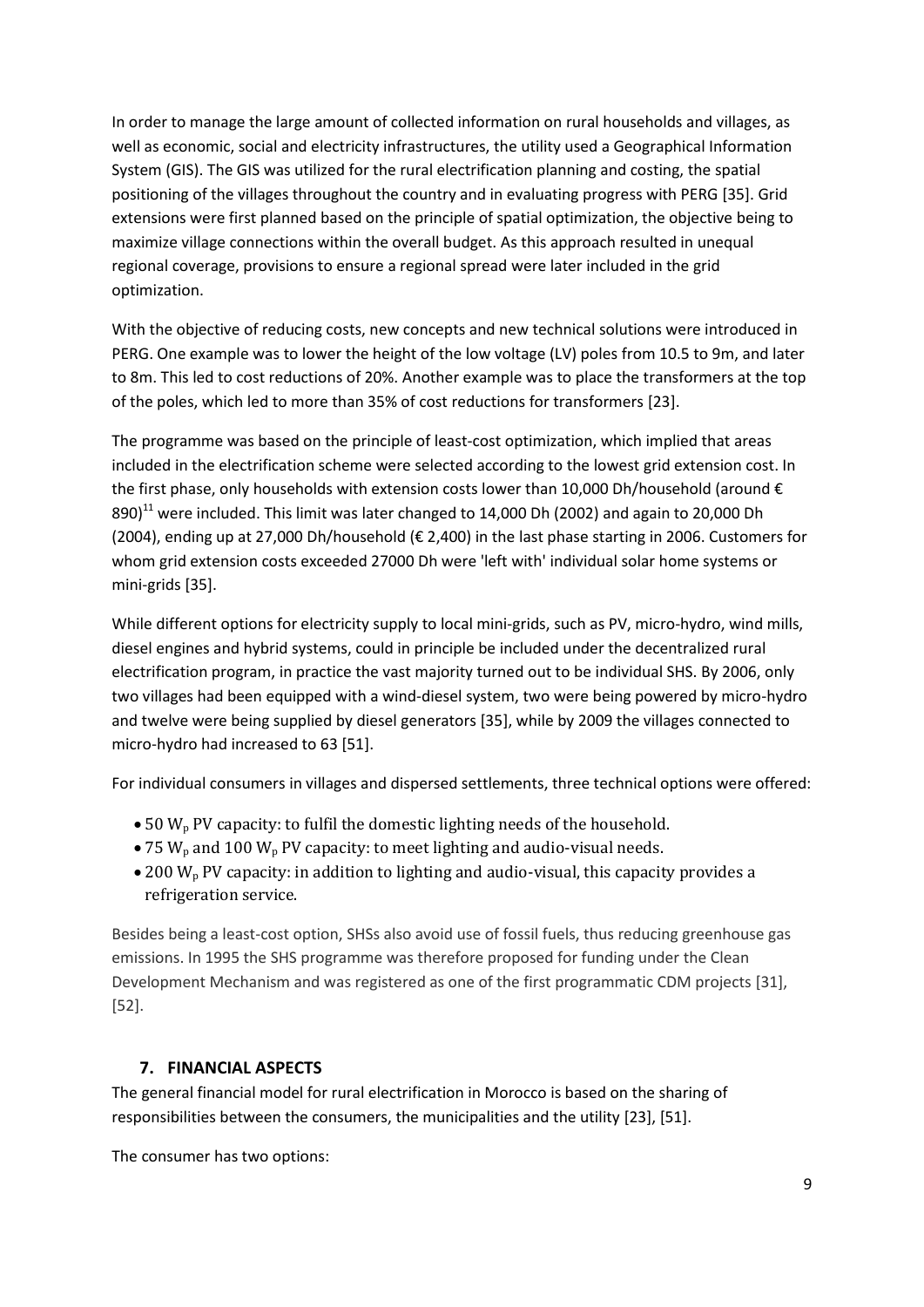- 2500 Dh(€ 220) per household upon connection; or
- 40 Dh ( $\in$  3.6) per month over seven years.

Other partners can provide support to the households' electrification, such as NGOs, regional organizations, etc.

Local municipalities have two options:

- 2085 Dh ( $\text{\textsterling}$  185) at the start-up of electricity supply; or
- 500 Dh ( $€$  44) per year for each household over five years.

The utility provides the rest.

By 2009, consumers had provided about 25% of the total investment, municipalities about 20% and the utility about 55%. The financial resources of the municipalities came from their Value Added Tax (VAT) allocation, as well as support from the ministry budget and the Municipal Development Fund. The resources of the utility came from a solidarity tax, comprising 2.25 % of on-grid sales, from concessionary loans and from equity.

As mentioned above the delimitation between grid connection and off-grid connection was gradually changed from 10,000 Dh/household at the launch of the PERG to 14,000 Dh in 2002 and to 27,000 Dh in 2006. These changes increased the cost of grid connection significantly [51]. As the amounts paid by consumers and municipalities were fixed, the share of the investment paid by ONE increased over time, as shown in Figure 1.





#### **Source:** Adapted from [51]

The total cost of PERG by 2009, when more than 90% of PERG had been implemented, amounts to about € 1800 Million. The increasing cost per household over time is illustrated in the non-linear curve showing accumulated investments in Figure 2 [51].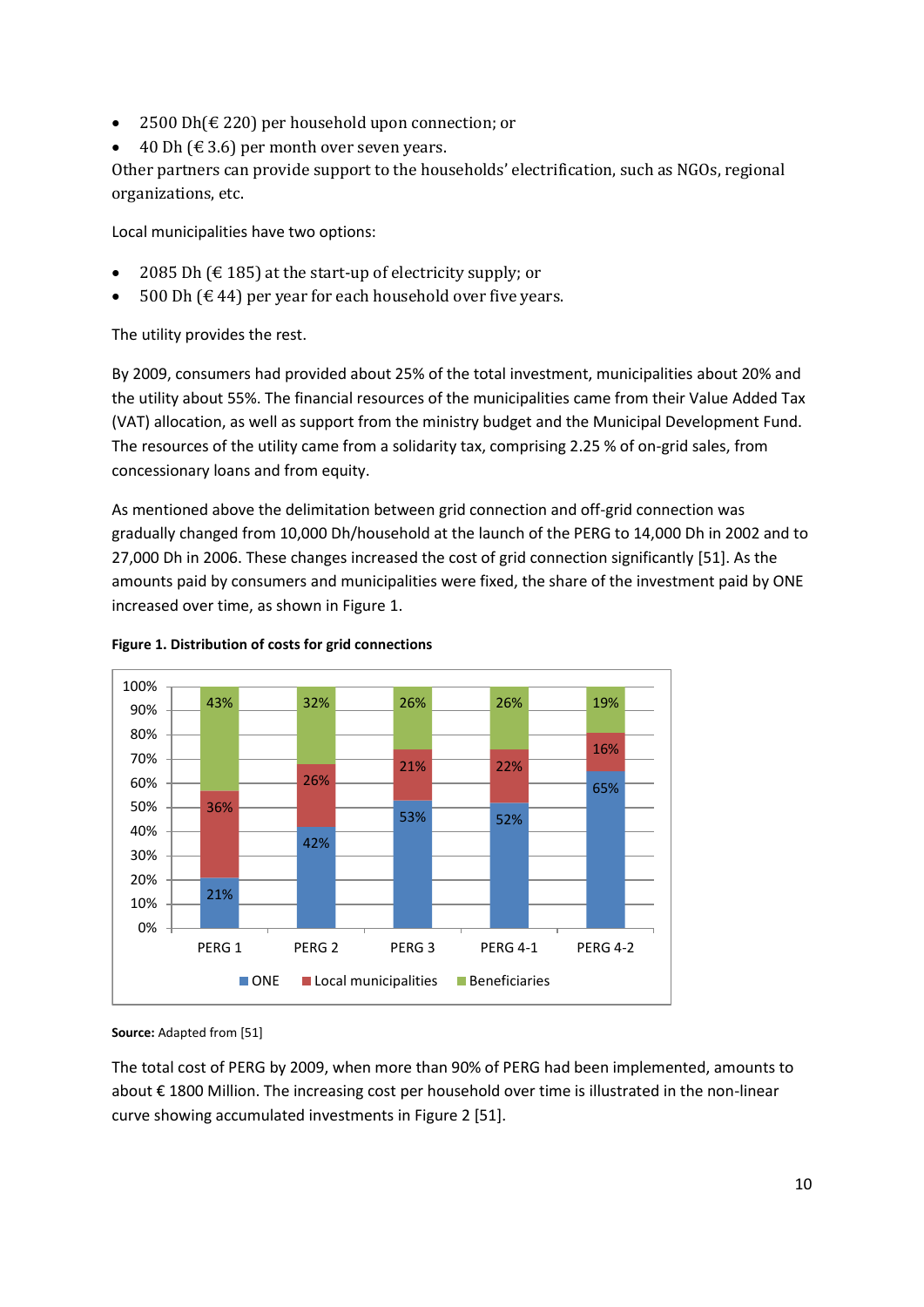**Figure 2: Accumulated budget (Million €): 1996-2009** 



**Source:** Adapted from [51]

ONE and the Moroccan government were efficient in attracting donor financing to PERG. Several financial institutions have contributed to PERG through its four implementation phases, mainly by way of concessional loans. This includes international development agencies, international banks and development funds. As shown in Figure 3, by 2008 international donors were responsible for 47% of ONEs share of the RE budget, the remaining 53% being provided by ONE [51].





**Source:** Adapted from [51]

Besides the contributions shown in Figure 3, the decentralized element of rural electrification has benefited from a USD 6.5 Million grant from KfW and a USD 1.5 Million grant from the French GEF (FGEF) to the first PPP contract implemented by Temasol [37], [39], [53].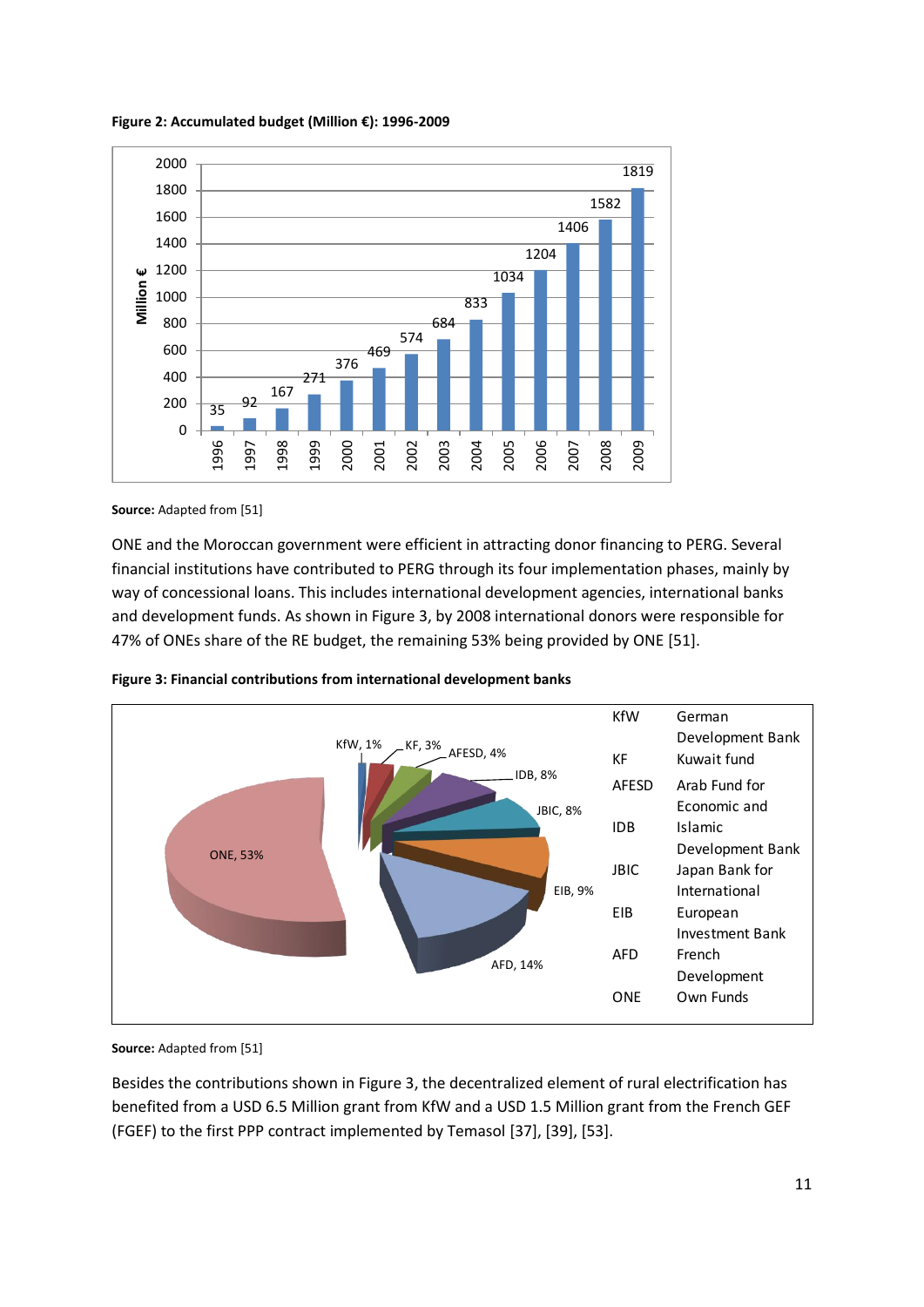#### **Off-grid financial approach**

The initial fees and the connection fees for the different systems in Phases 1, 2 and 3 of the Temasol concessions are shown in Table 3 below.

| Concession<br>phase   | Capacity           | <b>Electricity services</b><br>provided | Initial connection<br>fee | <b>Monthly fee</b>   |
|-----------------------|--------------------|-----------------------------------------|---------------------------|----------------------|
| $1st$ phase           | 50 $W_p$           | 4 lamps+ 12V socket                     | € 60(700 Dh)              | $\epsilon$ 6 (65 Dh) |
| (16 000 SHS)          | 75 $W_p$           | 6 lamps+ 12V socket                     | € 160 (1800 Dh)           | € 8.5 (96 Dh)        |
|                       | 100 W <sub>n</sub> | 8 lamps+ 12V socket                     | € 280 (3100 Dh)           | € 11.5 (129 Dh)      |
| 2nd & third           | 75 $W_p$           | 4 lamps+ 12V socket                     | € 80 (900 Dh)             | € 6(65 Dh)           |
| phase,<br>(42500 SHS) | 200 $W_p$          | 4 lamps+ 12V socket<br>+ fridge         | € 360 (4000 Dh)           | € 13.5 (150 Dh)      |

#### **Table 3: Fees for different SHS solutions**

#### **Source:** [36]

The way the fees were set was in principle related to rural dwellers' ability to pay, but according to [40] consumers found the 200  $W_p$  system too expensive, and consequently more than 90% chose the 50 and 75  $W_p$  systems, which did not allow them to power a refrigerator.

The subsidy covering 90% of the total equipment costs is paid by ONE to Temasol according to the contract. The remaining 10% is covered by the initial connection fee. This means that Temasol has full cost recovery for its investment, while the monthly fee is designed to cover all costs of service and maintenance, including renewing batteries [40].

## **8. DISCUSSION**

Even though the utility model adopted in Morocco has led to remarkable achievements in terms of levels of electrification, there have also been significant challenges in implementing the program. This section will discuss some of the achievements and further discuss the strength of the technical, institutional and financial models.

#### **Electrification rate versus coverage rate**

As discussed in [54], there is no common agreement on the definition of electrification rates. The IEA, which has collected data on electrification rates since 2002, defines them as 'the number of people with access as a percentage of the whole population', while access at the household level is defined as 'the number of people who have electricity in their homes' [55]. Others define electrification rates as 'coverage rates', which means 'percentage of the population living in areas where the service is available' [56].<sup>12</sup> This implies that, if all villages in a region are connected to the grid, then the electrification rate would be 100% for that region, while in practice only a part of the households in each village would be connected.

There is match between the statistics in this paper, which come from official ONE documents, and the IEA database [57], so IEA has apparently accepted the ONE data. However, in the view of the authors it is most likely that the electrification rates provided by ONE are based on 'coverage rates' rather than on actual connections. This is based on the suspicion that it is not likely that more than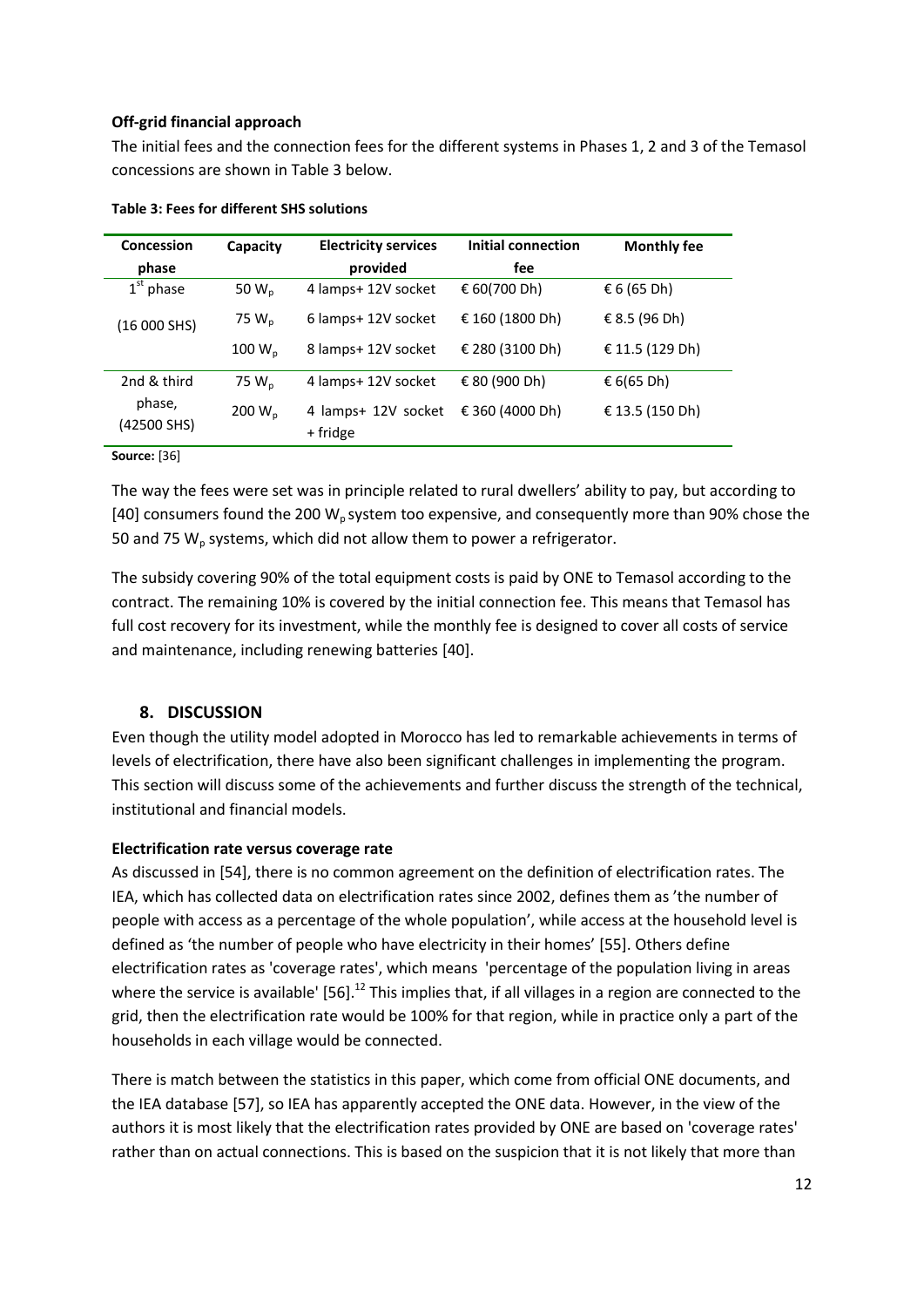95% of villagers would actually connect to the grid in newly electrified villages, and it is supported by the fact that ONE operates with two concepts, an electrification rate and a subscription rate. In the ONE activity report from 2012 it is stated that the rural electrification rate is 98%, while the PERG subscription rate is 90.1% [25]. Similarly , in [34] it is noted that the subscription rate of traditional craft workshops is about 66%.

If this 'hypothesis' is correct, the achievement in terms of electrification level is high, but lower than the 98% claimed by ONE, as shown in section three. A best guess would be that the rural electrification rate according to the IEA definition would be the electrification rate times the subscription rate, or about 89%, but even that might be substantially lower.

## **Grid versus off-grid electrification**

Besides the high electrification rate, the combination of grid and off-grid electrification is the most remarkable in the Moroccan case. In contrast to South Africa, where a similar concession scheme was carried out in the period from 1999 to 2006 [20], [58], the achievements have almost universally been pronounced a success [33], [36], [40].

The goal set for the off-grid option at the outset and as late as 2002 was 150,000 PV systems [26], but only 51,559 systems were actually installed. This is about one third of the original goal, and while it still covers about 10% of the villages, it only constitutes about 2.5% of total connections achieved within the period of PERG. The literature does not provide much explanation as to why only 105,000 of the estimated 150,000 SHS were actually tendered, and more interestingly there are few signs of why only 51,559 of the tendered 105,000 were actually implemented.<sup>13</sup>

While the documents and presentations by stakeholders do not provide indications of why the grid was expanded beyond what was first planned, the most obvious reason is that consumers put political pressure on ONE because (as has been described in South Africa [20], [58]) they saw the SHS as a second-best option, being more expensive and not providing the same services as gridconnection [34], [40]. This explanation is supported by the fact that, already in 2010, ONE started a grid extension programme, the aim of which was to 'respond to the needs of the population, which wants a grid connection instead of SHS, and therefore again to electrify villages which were not in the programme due to their remoteness and the consequently high cost of grid connection at the time' [19] p. 17.

The reason why only 51,559 SHS were actually installed in the concession areas, covering 105,000 homes, might be that the grid was extended beyond what was first planned, but also, and maybe most importantly, because not all households in remote rural areas were actually able to or willing to pay the connection fee and the monthly fee for electricity.

In sum, therefore, while the achievements of the SHS programme in Morocco were remarkable at the time, it only contributed 2.5% of the new connections under the rural electrification program. Moreover, as ONE started a programme to provide grid-connected electricity to villages with SHS, off-grid connection has apparently changed status from a final solution to a solution filling out the gap in the transition to grid-connected electricity.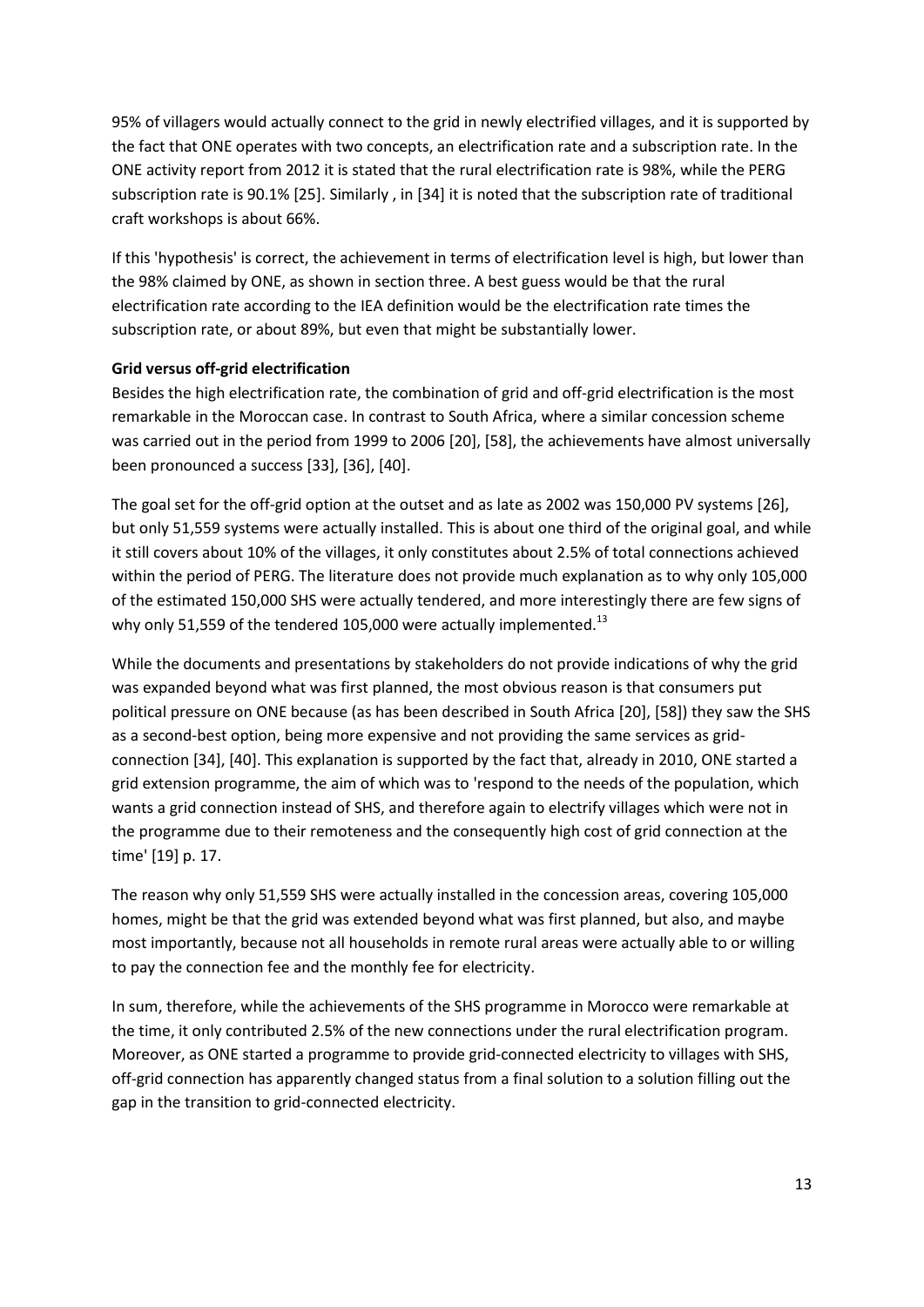At the international level, the achievement of having installed 51,559 systems in Morocco is a relative success compared to the concession programme in South Africa, where the goal was 300,000, but where only about 20-30,000 systems were installed [20], [58]. On the other hand, the achievements are relatively small compared to Kenya, where about 400,000 systems have been installed through a facilitated market approach [59].

#### **Grid versus mini-grids**

Mini-grids were from the beginning supposed to be an integrated part of the solution [35], and projects for mini-grids supplied by mini-hydro, diesel and hybrids between diesel, solar and wind were initiated in 2002-2004 [26], [27]. However, at the end mini-grids and the experimental technical and organisational solutions seemed to have been supplanted by ONE's grid-connection approach. According to [43], in a number of villages there were small, community-based diesel generators delivering electricity to villagers for a few hours a day, and besides this, various NGOfinanced projects were providing electricity through mini-grids. [43] and [41] both describe projects being financed by NGO cooperation in areas which were not included in grid connection by the PERG master plan. These small systems seem to a large extent to have disappeared, as the grid was extended further than expected, ultimately providing these localities with grid electricity from ONE. This illustrates, as discussed above, that in some cases the grid has been extended far beyond the initial plans, but also that, in spite of firm rules, grid connection was in practice part of a political negotiation, as in the case of the *Vallée de l'Ouneine* [41].

#### **Transparency versus rural development**

The transparency of the criteria for selecting which villages should be electrified has often been highlighted as one of the positive factors in the achievements of PERG in Morocco [33]. During the conception of the programme the priority was given to the villages with low costs of electrification. This was a technocratic approach, based on a rational technical and financial logic, which was manageable and which could be used by ONE to reduce political interference in the selection of villages to be electrified, as mentioned above.<sup>14</sup> However, this left little consideration for the development dimension at the village and community levels, and it was also contrary to approaches where 'poles of development' were seen to be an equal important parameter for the selection of villages for rural electrification [60].

It was only after completion of a comprehensive impact assessment in 2006 [34] that, by launching PVER, ONE significantly increased its emphasis on the development dimension of rural electrification – not so much in the selection process, but rather through support to income-generating activities, integration with national and regional development projects, and the promotion of community services using electricity [31].

This change in approach over time illustrates that, in line with rural electrification schemes in other countries [1], ONE has changed its technocratic approach in favour of a more development-oriented process regarding rural electrification, but also that it has been able to commission impact assessments, as well as acting on their recommendations.

#### **Integrated development vs. separation or uncoordinated integration**

In a recent paper, Urpelainen [3] describes three possible models for integration of grid and off-grid electrification: i) The separation model, where government allocates resources to grid connection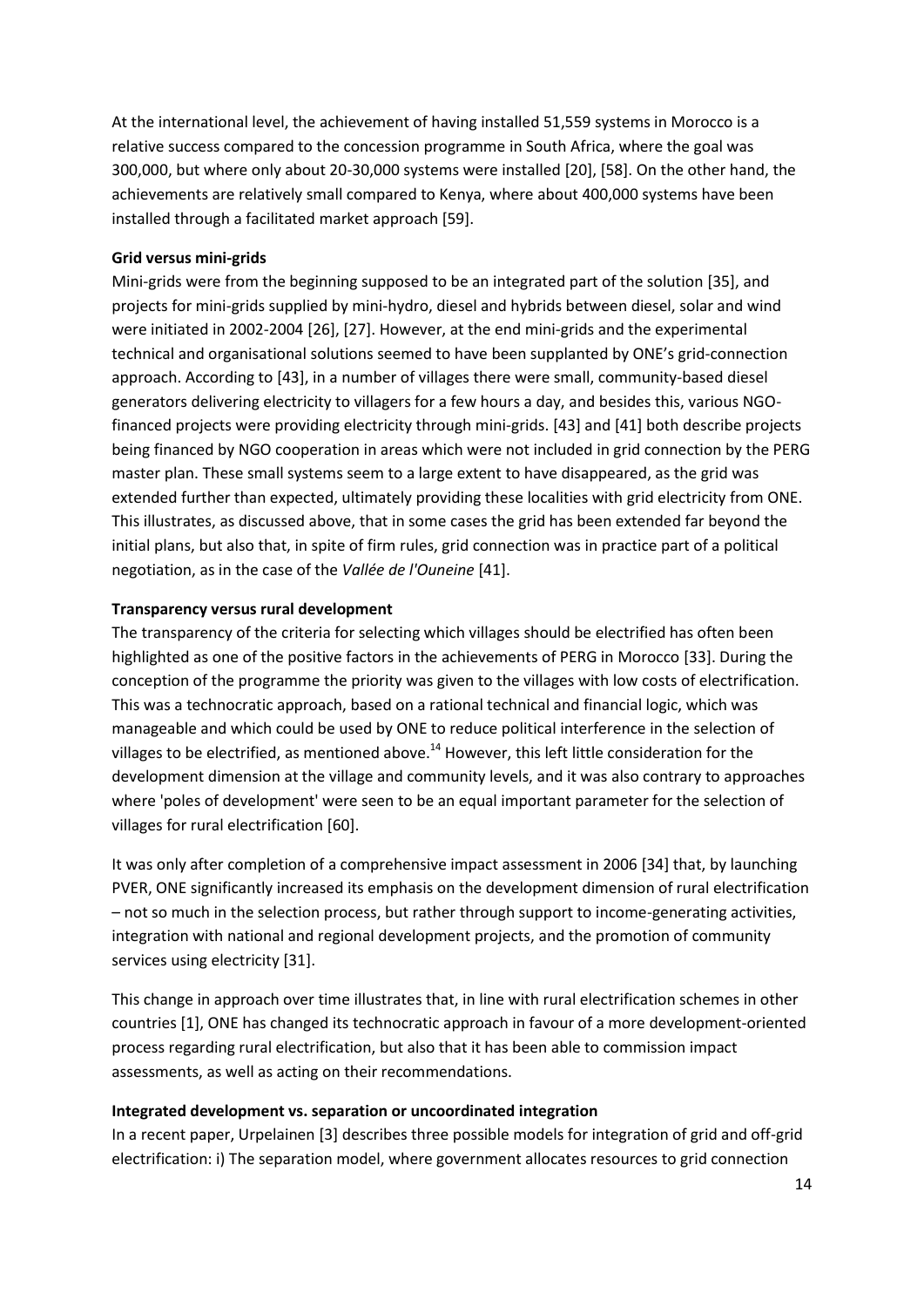and a different set of policy makers focuses on areas not covered by grid connection, ii) the uncoordinated integration model in which grid extension and off-grid electrification are both pursued in an uncoordinated manner, and hence generating competition between the two strategies and iii) the integrated development according to which dedicated institutional structures are responsible for implementing where most appropriate. The utility-led model, where ONE has the overall planning responsibility, the conditions are fulfilled for ensuring an 'integrated development', and this seems also to a great extent to have been the result. However, based on the review, and the fact that mini-grids and off-grid solutions became less widespread than planned, may indicate that consumers' choices and political interference drew the activities slightly towards more expensive grid-connections, in accordance with the wishes from the constituencies.

#### **National versus international expertise and finance**

With respect to the utilization of available technical and economic expertise, the Moroccan model seems to have integrated the best of two worlds by benefitting from the available expertise acquired by ONE in planning, implementing and operating grid-based solutions, while new technology in terms of SHS and new management models, sales and service delivery to private consumers have been outsourced to companies with strong international ties to technical and organizational knowledge of SHS, as well as involvement in the production of solar panels.

On the finance side, the approach of sharing the economic responsibility between different parties seems to have been instrumental in achieving the speed of implementation, as well as for long-term sustainability. This is the case on the national level, where the shared economic responsibility between the consumers, the municipalities and the utility was important in the investment phase, and seems to have ensured ownership and fruitful collaboration between the parties, but also at the international level, where ONE and the government, in spite of Morocco being a lower middle income country (according to DAC's classification),<sup>15</sup> managed to get up to 47% of the investment in rural electrification pre-financed through concessional loans.

Compared to how rural electrification schemes have been financed in other countries, it is also important to understand that Morocco's relatively high urban electrification rate made it possible for ONE itself to finance a substantial part through a 2.25% cross subsidy from urban consumers. This observation contributes to the hypothesis put forward by [13] that rapid increases in rural electrification levels are strongly linked to high urban electrification levels, as in South Africa and Ghana, and to the level of GDP [61]. This calls for prudence in attributing too much importance to the implementation model alone.

#### **9. CONCLUSION**

Morocco has experienced the most radical increase in rural electrification on the African continent, and although electrification levels in Morocco seems to be calculated in terms of villages connected rather than households connected, the achievement is still extraordinary compared to the experience of other African countries. A unique feature of the Moroccan model is the provision of isolated villages and dispersed settlements with SHS through a concession-based fee-for-service model. However, in spite of the apparently successful implementation of the fee-for-service model, only about one third of the households envisaged have actually been electrified. The off-grid part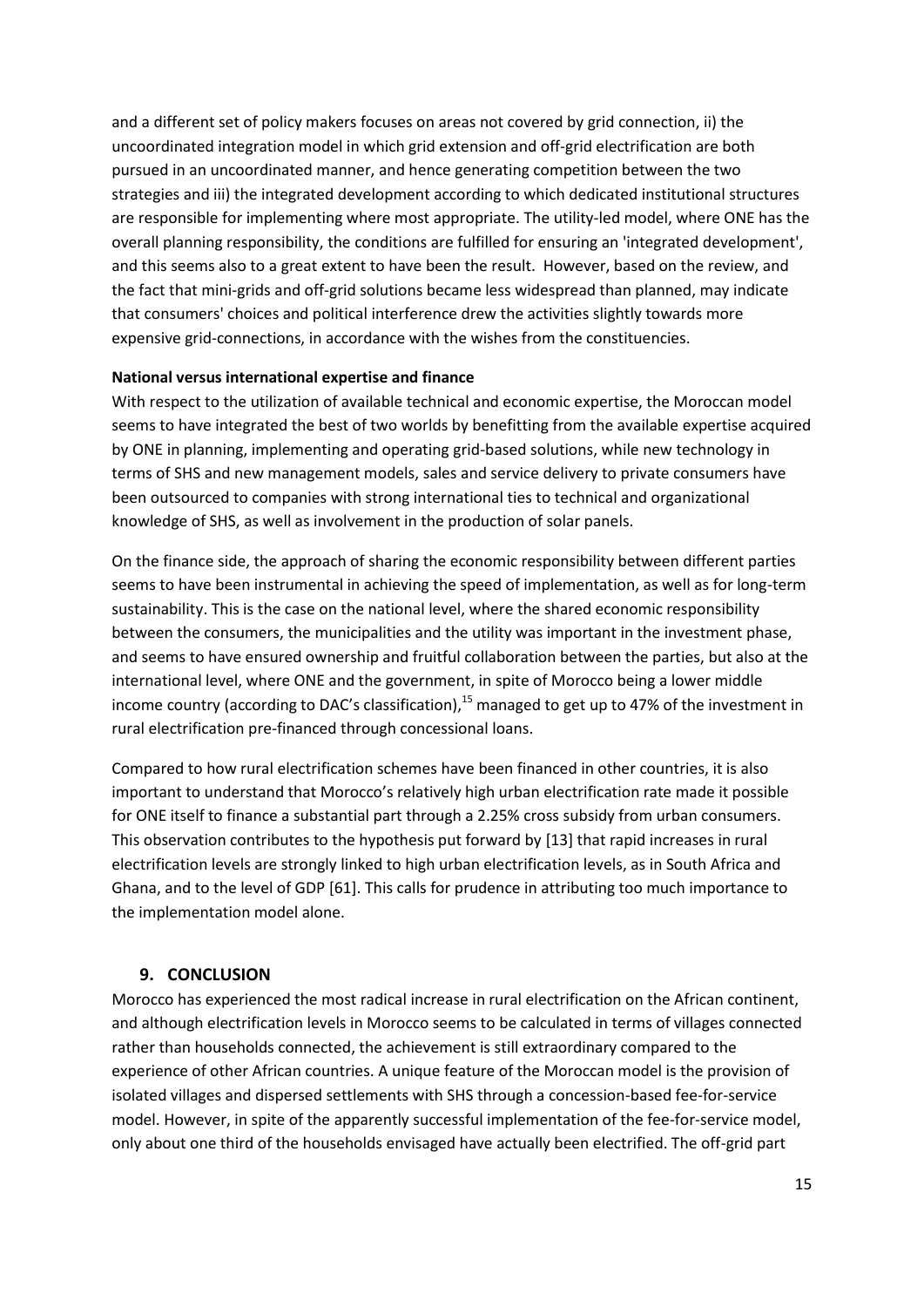therefore only contributed 2.5% of the connections in the whole program. This low implementation rate seems to be caused by the low level of acceptance of SHS compared to grid connection, as has also been seen in other African countries.

The main principles that have led to this rapid evolution in electricity levels can in be summarized in three points: i) a clear vision established through the development of a master plan, and a continuing political commitment to follow the plan based on transparent procedures; ii) an institutional framework that exploits the strength of the utility and of national and international actors, as well as paying attention to rural dwellers' low ability to pay; and iii) a finance model bringing together consumers, municipalities and the utility, thus ensuring ownership and collaboration between the main stakeholders at the national level, supplemented by a high degree of international donor funding in terms of mainly concessional loans. These elements are much in line with what Massé [5] found in his collection of African experience and what Barnes [16] and Bhattacharyya [17] identified on a more global level.

The Moroccan case demonstrates that the utility-led model, which was used with success in Tunisia, but discarded by the development community in the 1990s, can perform much better than has been the case in most SSA countries which have applied the alternative rural electrification agency model. However, as already pointed out above, Morocco started out with a rural electrification level which was far below those of its comparable neighbouring countries. It had - and seized - the opportunity to exploit a high level of cross-subsidization from urban consumers, and it had an economic development level measured in GDP which went far beyond that of most SSA countries. As noted above, and in line with [5], [16], [17] we therefore call for prudence not to relate the rapid increase in electrification to the implementation model alone.

#### **ACKNOWLEDGEMENT**

This work was supported by a grant from the Danish Ministry of Foreign Affairs, through the Permanent Mission of Denmark to the United Nations, New York in connection with the Rio+20 process, and is drawing on information from an unpublished report commissioned by UNEP DTU Partnership in 2012 and carried out by the second author. The authors owe thanks to Gordon Mackenzie, Mathilde Brix Pedersen and Emmanuel Ackom from UNEP DTU Partnership for comments on an earlier version of this draft, and we are grateful for important review comments from two anonymous reviewers.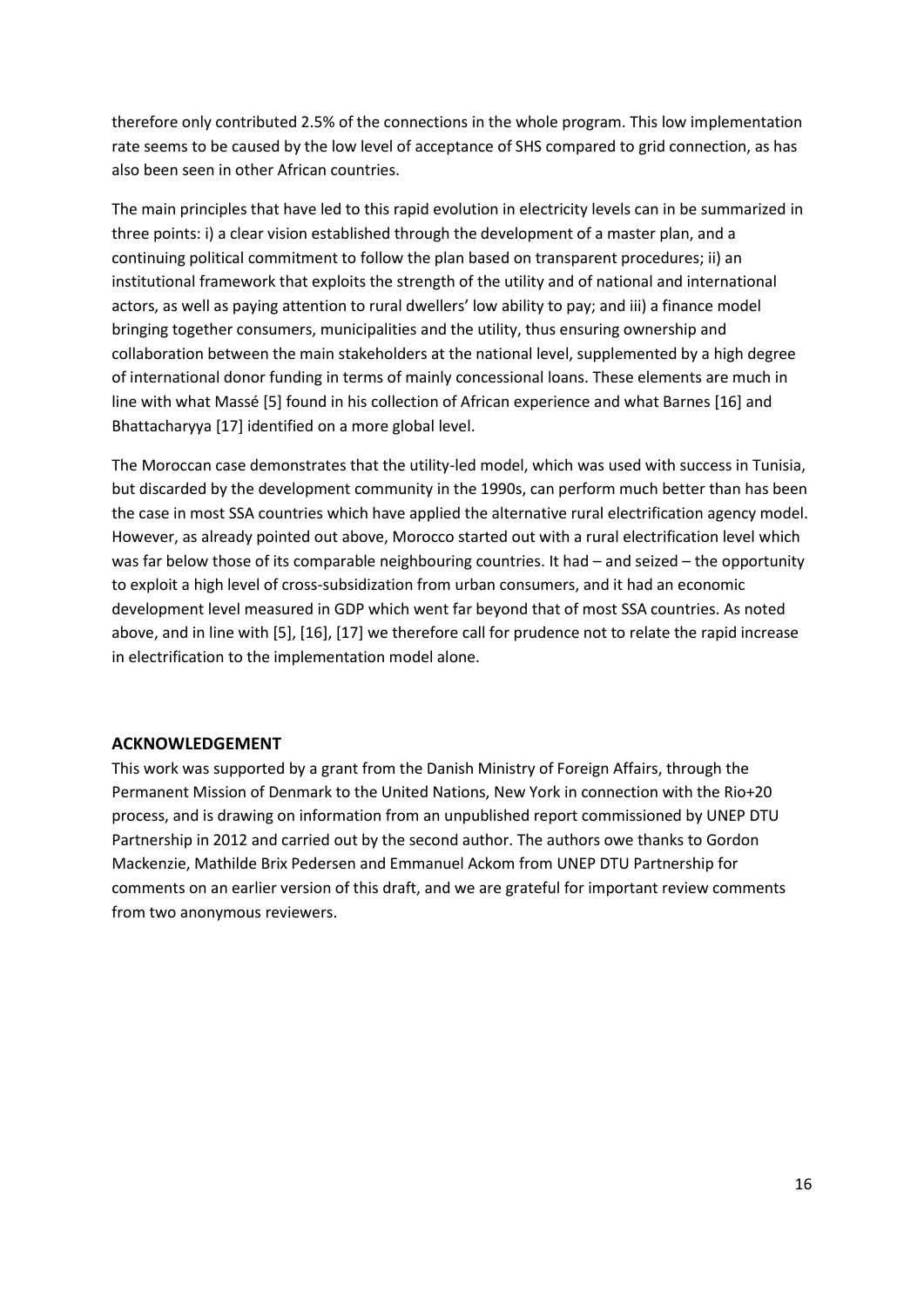#### **REFERENCES**

- [1] T. Bernard. Impact analysis of rural electrification projects in Sub-Saharan Africa, World Bank Res. Obs., 2010, vol. 27, no. 1, 33–51.
- [2] UN. International Year of Sustainable Energy for All, 2012, Report of the Secretary-General, United Nations General Assembly, Sixty-seventh session, Item 20 of the provisional agenda, 2012.
- [3] J. Urpelainen. Energy for sustainable development grid and off-grid electrification : An integrated model with applications to India, Energy Sustain. Dev., 2014, vol. 19, 66–71.
- [4] IEA. World Energy Outlook 2014 Electricity Access Database, OECD/IEA, 2014.
- [5] R. Massé. Financing rural electrification programs in africa, Group of African Agencies and Structures in charge of Rural Electrification (Club-ER), 2010.
- [6] C. M. Haanyika. Rural electrification policy and institutional linkages, Energy Policy, 2006, vol. 34, no. 17, 2977–2993.
- [7] I. Nygaard. Compatibility of rural electrification and promotion of low-carbon technologies in development countries: The case of Solar PV for Sub-Saharan Africa, Eur. Rev. Energy Mark., 2009, vol. 3, no. 2, 125–158.
- [8] N. Wamukonya. Power sector reform in developing countries: mismatched agendas, Energy Policy, 2003, vol. 31, no. 12, 1273–1289.
- [9] P. Boubou, S. Watchueng, and R. Massé. Public-private partnerships in rural electrification programs in Africa, Group of African Agencies and Structures in charge of Rural Electrification (Club-ER), 2010.
- [10] B. Bekker, A. Eberhard, T. Gaunt, and A. Marquard. South Africa's rapid electrification programme: Policy, institutional, planning, financing and technical innovations, Energy Policy, 2008, vol. 36, no. 8, 3125–3137.
- [11] S. Bhattacharyya. Electrification experiences from sub-Saharan Africa, in Rural electrification through decentralised off-grid systems in developing countries, S. Bhattacharyya, Ed. Springer London, 2013, 131–156.
- [12] W. Mostert. Review of experiences with rural electrification agencies: Lessons for Africa, EUEI-PDF, unpublished draft, 2008.
- [13] A. Eberhard, O. Rosnes, M. Shkaratan, and H. Vennemo. Africa's Power Infrastructure, The World Bank, Washington D.C., 2011.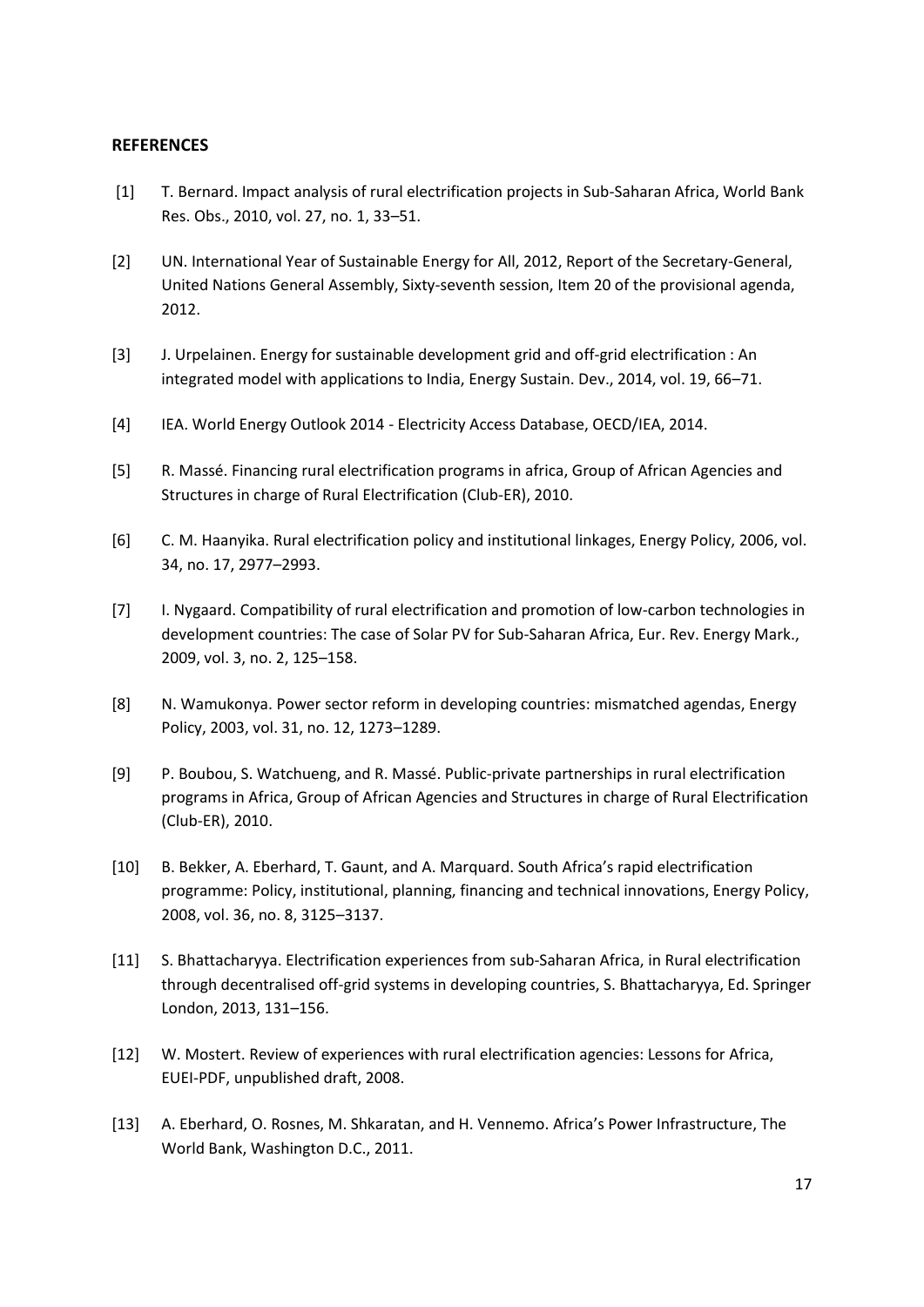- [14] D. F. Barnes. Ed., The challenge of rural electrification: Strategies for developing countries. Washington: RFF Press, 2007.
- [15] S. C. Bhattacharyya. Ed., Rural Electrification through decentralised off-grid systems in developing countries. 2013.
- [16] D. F. Barnes. Meeting the challenge of rural electrification, in The challenge of rural electrification: Strategies for developing countries, D. F. Barnes, Ed. Washington: RFF Press, 2007, 313–328.
- [17] S. Bhattacharyya and D. Palit. Summary and conclusions, in Rural electrification through decentralised off-grid systems in developing countries, S. Bhattacharyya, Ed. Springer London, 2013, 285–293.
- [18] H. Ahlborg and L. Hammar. Drivers and barriers to rural electrification in Tanzania and Mozambique – Grid-extension, off-grid, and renewable energy technologies, Renew. Energy, 2014, vol. 61, 117–124.
- [19] B. Diouf, R. Pode, and R. Osei. Initiative for 100% rural electrification in developing countries: Case study of Senegal, Energy Policy, 2013, vol. 59, 926–930.
- [20] X. Lemaire. Off-grid electrification with solar home systems: The experience of a fee-forservice concession in South Africa, Energy Sustain. Dev., 2011, vol. 15, no. 3, 277–283.
- [21] E. Cecelski, J. Dunkerley, A. Ounalli, and M. Aissa. Electricity and multisector development in rural Tunisia, in The challenge of rural electrification: Strategies for developing countries, D. F. Barnes, Ed. Washington: RFF Press, 2007, 163–197.
- [22] D. Benhima. Plan d'électrification rurale globale (PERG), Rev. Maroc. droit d'économie développement, 1995, 141–145.
- [23] A. Jamrani. Réflexion sur la problématique de l'électrification au Maroc, in L'Energie au Maroc, Rabat, Maroc: Cahiers de la documentation marocaine, 1997, 79–87.
- [24] A. Jamrani. The Moroccan General Rural Electrification Programme (PERG), Proceedings of the ISES 2000 Utility Initiative for Africa Seminar: Rural Electrification in Africa, Midrand, South Africa, 17-18 April 2000, 2000.
- [25] ONE. Rapport d'Activités 2012, Office Nationale de l'Electricité (ONE), [www.one.org.ma](http://www.one.org.ma/) (Accessed 12.09.2014), 2012.
- [26] ONE. Rapport Annuel 2002, Office Nationale de l'Electricité (ONE), [www.one.org.ma](http://www.one.org.ma/) (Accessed 12.09.2014), 2002.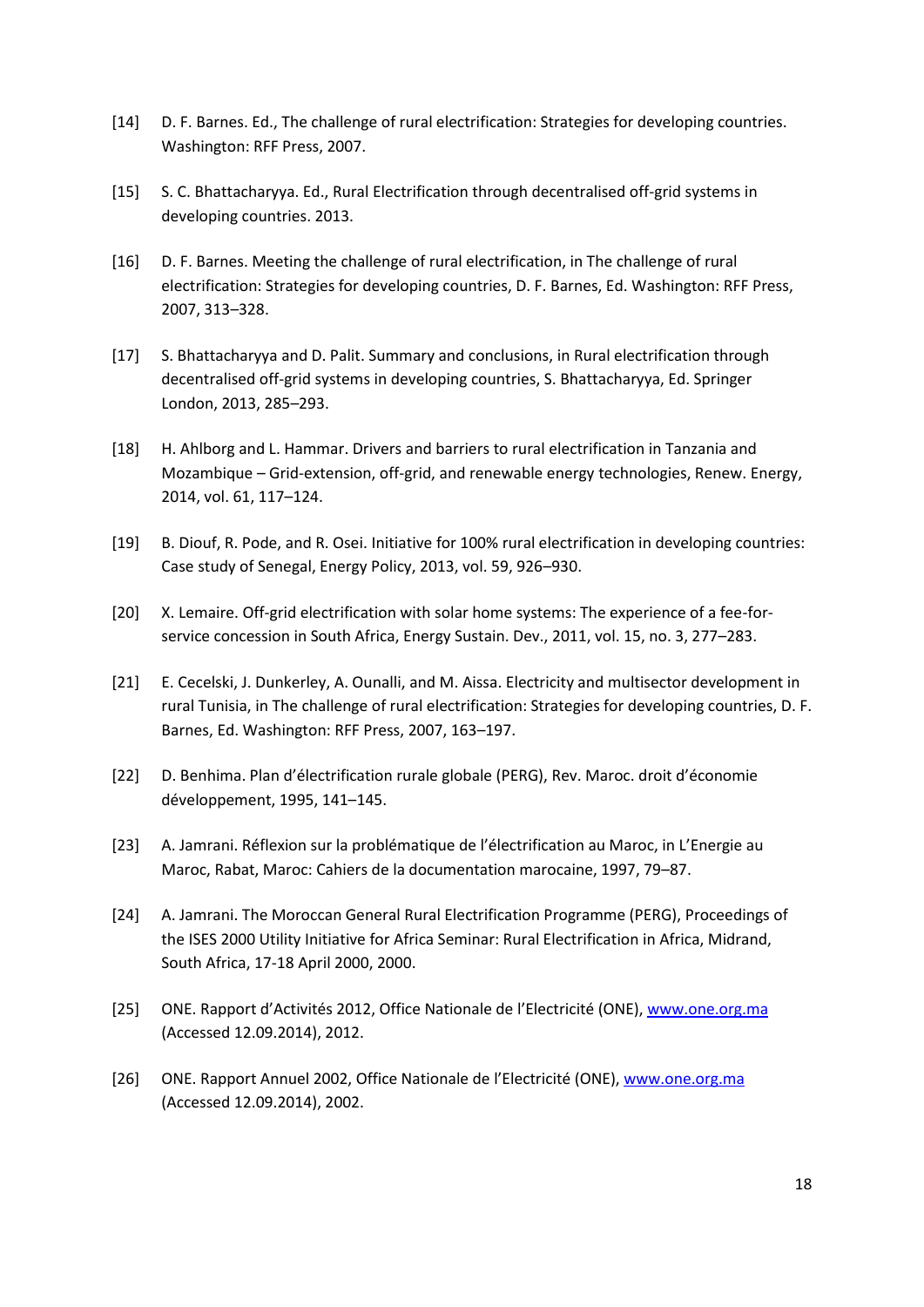- [27] ONE. Rapport Annuel 2004, Office Nationale de l'Electricité (ONE), [www.one.org.ma](http://www.one.org.ma/) (Accessed 12.09.2014), 2004.
- [28] ONE. Rapport Annuel 2005, Office Nationale de l'Electricité (ONE), [www.one.org.ma](http://www.one.org.ma/) (Accessed 12.09.2014), 2005.
- [29] ONE. Rapport d'Activités 2007, Office Nationale de l'Electricité (ONE), [www.one.org.ma](http://www.one.org.ma/) (Accessed 12.09.2014), 2007.
- [30] ONE. Rapport d'Activités 2010, Office Nationale de l'Electricité (ONE), [www.one.org.ma](http://www.one.org.ma/) (Accessed 12.09.2014), 2010.
- [31] ONE. Rapport d'Activités 2006, Office Nationale de l'Electricité (ONE), [www.one.org.ma](http://www.one.org.ma/) (Accessed 12.09.2014), 2006.
- [32] ONE. Rapport d'Activités 2011, Office Nationale de l'Electricité (ONE), [www.one.org.ma](http://www.one.org.ma/) (Accessed 12.09.2014), 2011.
- [33] ONE. Rapport d'Activités 2009, Office Nationale de l'Electricité (ONE), [www.one.org.ma](http://www.one.org.ma/) (Accessed 12.09.2014), 2009.
- [34] ONE. Le quotidien transformé: Synthèse de l'étude des impacts socio-économiques de l'électrification rurale au Maroc, Office Nationale de l'Electricité (ONE), Rabat, Maroc, 2006.
- [35] ONE. Programme d'Electrification Rurale PERG, Power point presentation by Office Nationale de l'Electricité (ONE), [http://www.riaed.net/IMG/pdf/Presentation\\_PERG\\_Maroc\\_ONE\\_1107.pdf](http://www.riaed.net/IMG/pdf/Presentation_PERG_Maroc_ONE_1107.pdf) (Accessed 10.09.2014), 2007.
- [36] TEMASOL. Présentation TEMASOL, [http://www.partager-le](http://www.partager-le-savoir.org/template/fs/Tunisie%202012/18%20mai/4-Semmaoui.pdf)[savoir.org/template/fs/Tunisie%202012/18%20mai/4-Semmaoui.pdf](http://www.partager-le-savoir.org/template/fs/Tunisie%202012/18%20mai/4-Semmaoui.pdf) (Accessed 08.09.2014), 2012.
- [37] WBCSD. Electrifying rural Moroccan households, World Business Council for Sustainable Development, 2005.
- [38] TEMASOL. An introduction to TEMASOL's activities, 2010.
- [39] FGEF. Decentralized rural electrification in Morocco: Combating the greenhouse effect and climate change, The French Global Environment Facility, 2005.
- [40] B. Allali. TEMASOL : Providing energy access to remote rural households in Morocco, United Nations Development Programme, UNDP.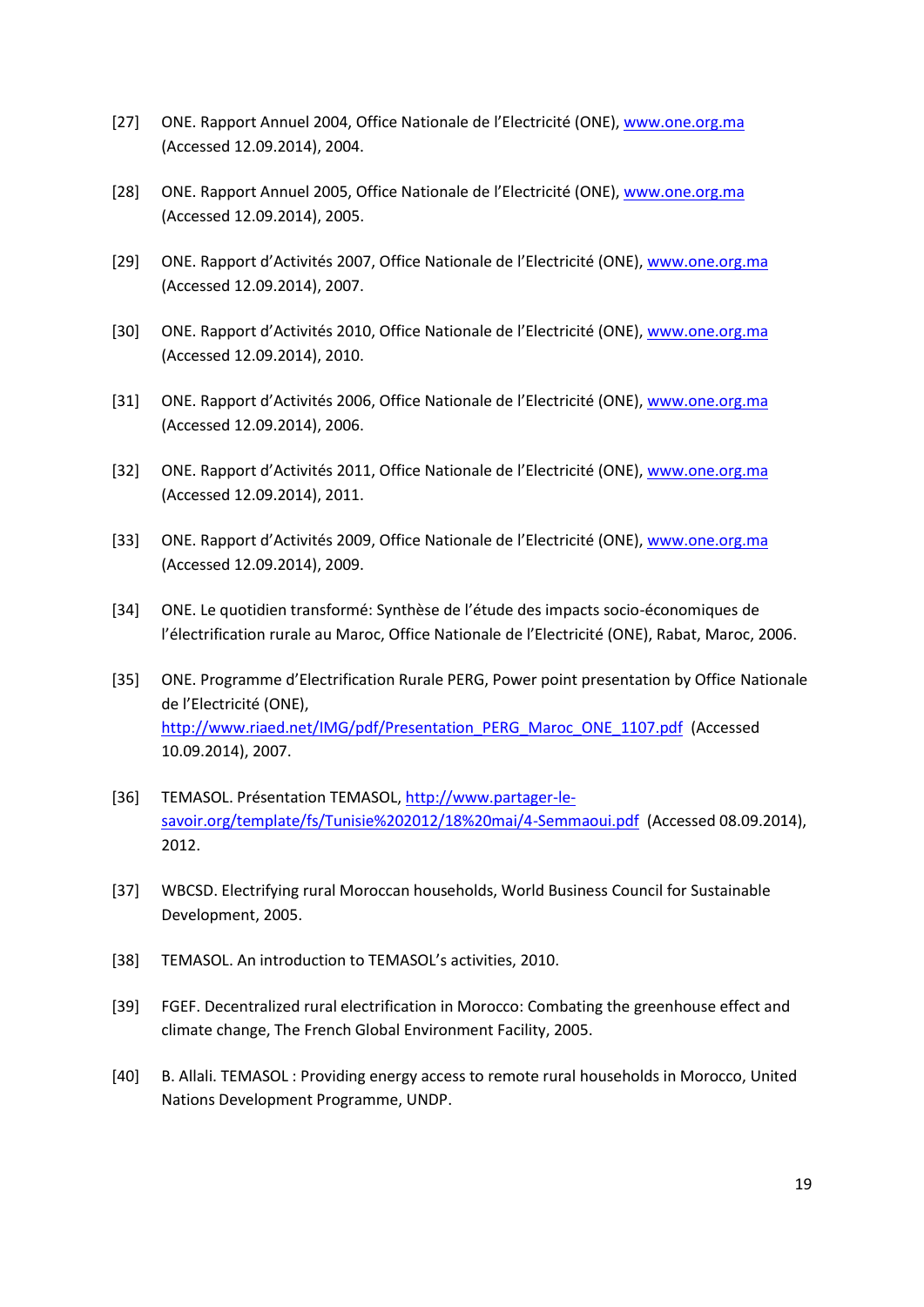- [41] B. Michelon, J. Dos Ghali, A. Nejmi, M. Tamim, M. Tozy, M. Yghir, and J. Simond. Electrification rurale décentralisée : les leçons de la vallée de l'Ouneine, Cah. la Coopération, 2010, no. 7.
- [42] M. Schmid and J. Dos Ghali. Electrification décentralisée par micro-réseau à partir d'énergies renouvelables : pour un développement intégré de la vallée de l'Ouneine, Haut-Atlas marocain, in Coopération et développement durable. Vers un partenariat scientifique nordsud, J.-C. Bolay and M. Schmid, Eds. Lausanne: Presses polytechniques et universitaires romandes, 2004, 91–128.
- [43] J. Munoz, L. Narvarte, and E. Lorenzo. Experience with PV-diesel hybrid village power systems in southern Morocco, Prog. Photovoltaics Res. Appl., 2007, vol. 15, 529–539.
- [44] L. Narvarte, E. Lorenzo, and M. Aandam. Lessons from a PV pumping programme in South Morocco, Prog. Photovoltaics, May 2005, vol. 13, no. 3, 261–270.
- [45] AFD. Le programme d'électrification rurale global au Maroc, 2012. [http://www.afd.fr/home/AFD/developpement-durable/DD-et-strategies/rioplus20/projets](http://www.afd.fr/home/AFD/developpement-durable/DD-et-strategies/rioplus20/projets-rio20/electrification-maroc)[rio20/electrification-maroc](http://www.afd.fr/home/AFD/developpement-durable/DD-et-strategies/rioplus20/projets-rio20/electrification-maroc) (Accessed: 10-Jun-2014).
- [46] R. Massé. Financer le développement de l'électrification rurale, Coll. Études Travaux, série en ligne, Éditions du Gret, 2004, no. 2, 108.
- [47] R. Massé and S. Watchueng. La coordination multisectorielle et l'électrification rurale en Afrique, Club des agences et structures Africaines en charge de l'Électrification Rurale, Club ER, 2010.
- [48] H. Lissigui. Impacts Socio-économiques de l'ER (Programme PERG) et lancement du Plan de Valorisation de l'ER (Plan VER), Presentation by Hassan Lissigui, ONE at CLUB ER workshop, Nouakchott, 22-23 February 2010, 2010.
- [49] M. Bakri. Le solaire photovoltaïque au Maroc bilan et perspectives -, Présentation par M. Bakri, Centre de Développement des Energies Renouvelables, 2005.
- [50] L. M. Carrasco, L. Narvarte, and A. Peral. Reliability analysis of a 13,000 SHS PV rural electrification programme in Morocco, Proceedings from 26th European Photovoltaic Solar Energy Conference and Exhibition, 5th to 6th September 2011 Hamburg, Germany, 2011.
- [51] A. Saddouq. Financement PERG, Presentation by Abdessamad Saddouq, ONE at Club ER workshop in 2009, 2009.
- [52] SCET-Maroc and GERERE. Small scale project design document. Photovoltaic kits to light up rural households in Morocco. 101,500 PV solar home systems for rural electrification in Morocco, 2005.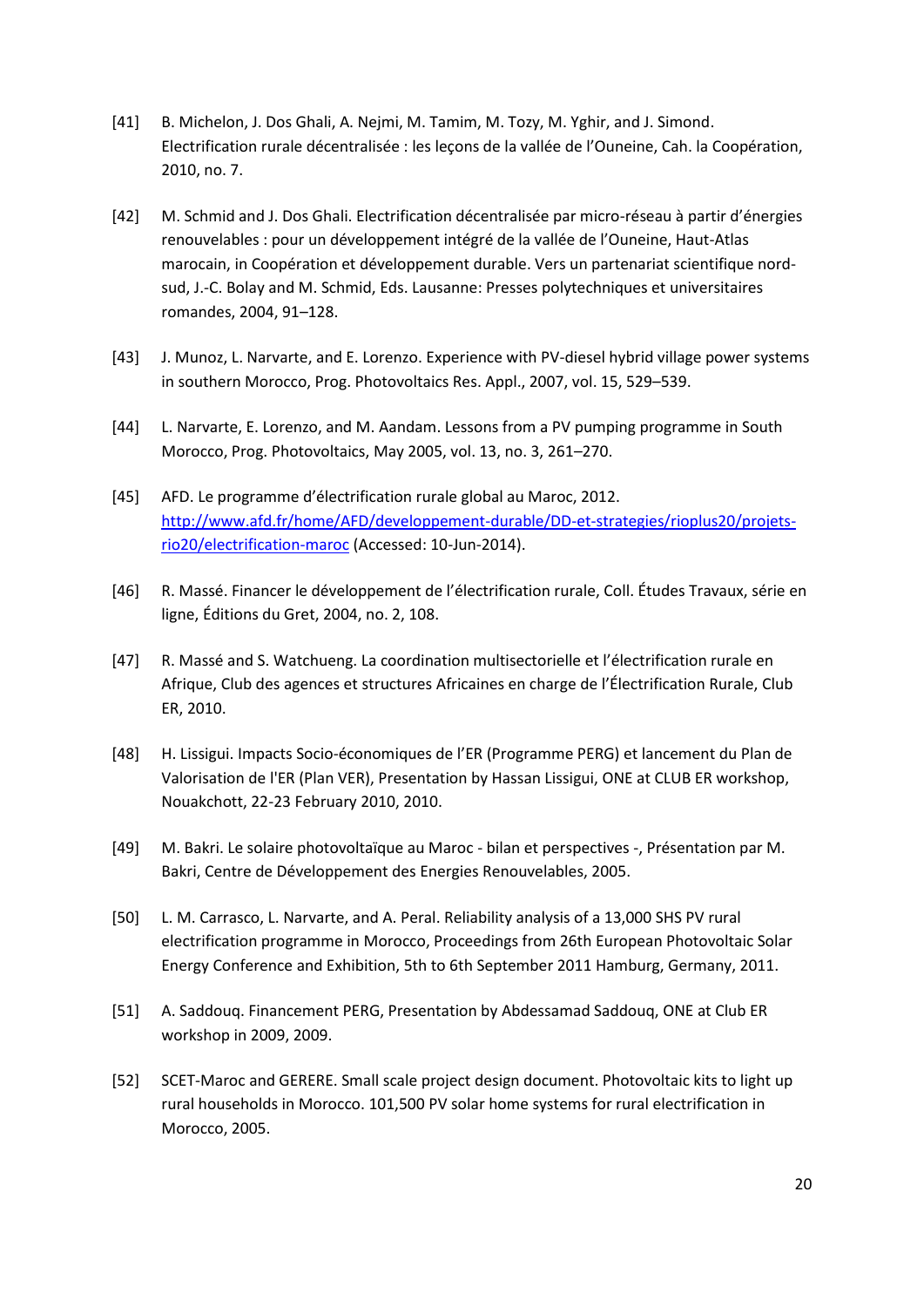- [53] FFEM. Financing Action Combating Climate Change, French Global Environmental Facility, 2009.
- [54] R. Singh, X. Wang, J. C. Mendoza, and E. K. Ackom. Electricity (in)accessibility to the urban poor in developing countries, Wiley Interdiscip. Rev. Energy Environ., Sep. 2014.
- [55] IEA, "Energy and Development Methodology," IEA/OECD [https://www.iea.org/media/weowebsite/energydevelopment/Poverty\\_Methodology.pdf](https://www.iea.org/media/weowebsite/energydevelopment/Poverty_Methodology.pdf) (assessed 14.09.14), 2010.
- [56] ECOWAS. White paper for a regional policy geared towards increased access to energy services for rural and peri-urban population in order to achieve the Millennium Development Goals, Economic Community of West African States, 2006 [http://www.ptfm.net/spip.php?article74&var\\_recherche=evaluation%20finale,](http://www.ptfm.net/spip.php?article74&var_recherche=evaluation%20finale) (Assessed 14.09.14)
- [57] IEA. World Energy Outlook 2013 Electricity Access Database, OECD/IEA, 2013
- [58] G. Prasad. Electricity from solar home systems in South Africa, University of Cape Town, Cape Town, 2007.
- [59] U. E. Hansen, M. B. Pedersen, and I. Nygaard. Review of Solar PV market development in East Africa, UNEP Risø Centre Working Paper Series No. 12, 2014.
- [60] IED, Improving Economic and Social Impact of Rural Electrification (IMPROVES-RE ), Project financed by COOPENER, European Commission [\(http://ec.europa.eu/energy/intelligent/projects/sites/iee](http://ec.europa.eu/energy/intelligent/projects/sites/iee-projects/files/projects/documents/improves-re_plans_locaux_delectrification_rurale.pdf)[projects/files/projects/documents/improves-re\\_plans\\_locaux\\_delectrification\\_rurale.pdf](http://ec.europa.eu/energy/intelligent/projects/sites/iee-projects/files/projects/documents/improves-re_plans_locaux_delectrification_rurale.pdf) (Accessed 19.09.2014), 2006.
- [61] UNDP. Integrating Energy Access and Employment Creation to Accelerate Progress on the MDGs in Sub-Saharan Africa, United Nations Development Programme (UNDP), New York, 2012.
- [62] I. Nygaard. Institutions; Invented, reinvented and changed: A challenge for development intervention, Unpublished PhD dissertation, Roskilde University, Denmark, 2006.